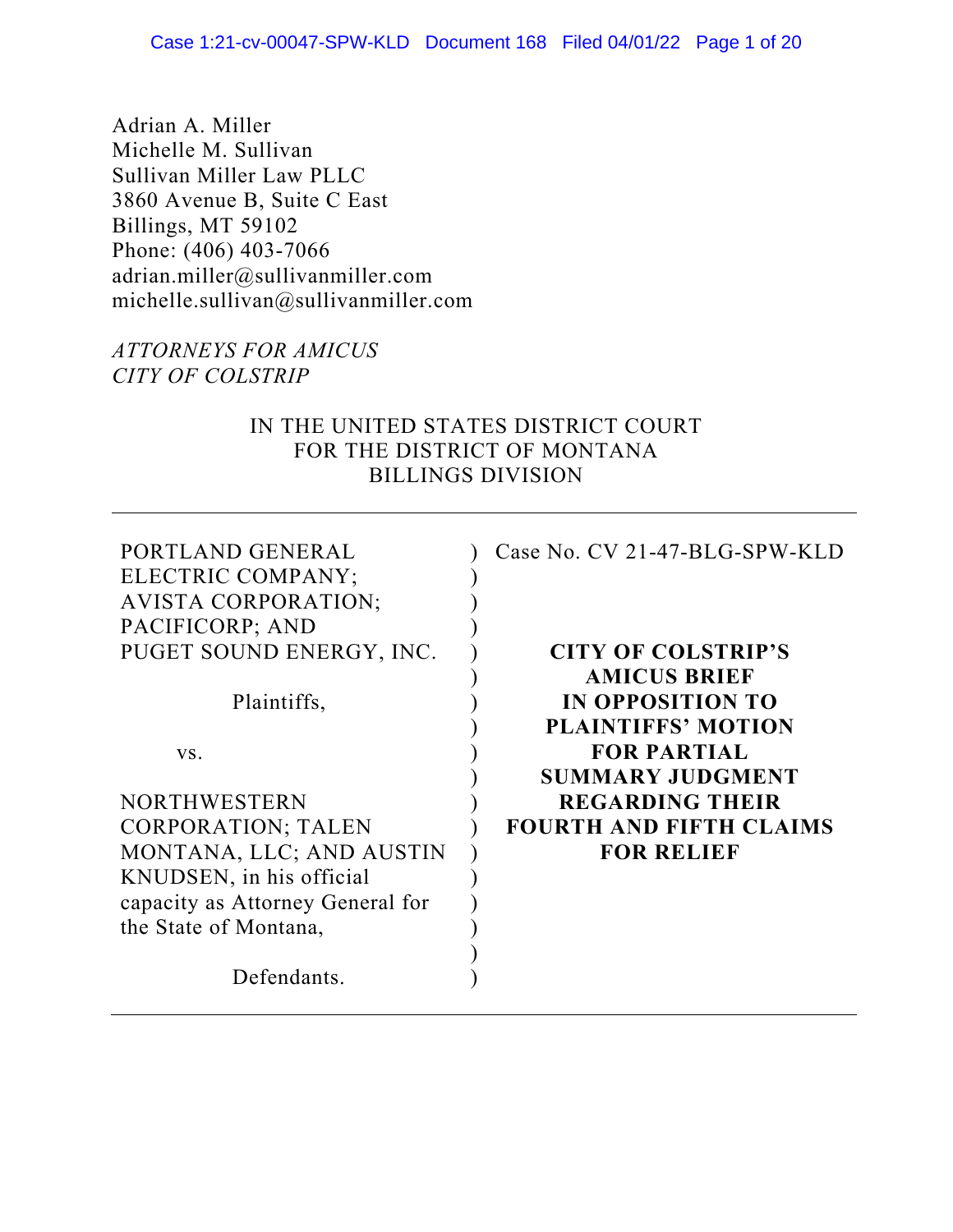The City of Colstrip ("Colstrip"), pursuant to this Court's Order dated March 23, 2022 (Doc. 166), hereby files its amicus brief in opposition to Plaintiffs' Motion for Partial Summary Judgment Regarding Their Fourth and Fifth Claims for Relief (Doc. 102).

#### **INTRODUCTION**

Plaintiffs (hereafter, the "PNW Owners") and defendants NorthWestern Corporation ("NorthWestern") and Talen Montana, LLC ("Talen") jointly own a coal-fired steam electric generation facility in Colstrip, Montana (hereafter, the "Power Plant"). *See* Doc. 103, ¶ 1. Units 3 and 4 of the Power Plant went online in 1984 and 1986. *See* Declaration of Mayor John Williams (hereafter, "Williams Dec."), attached hereto as Exhibit 1, at  $\P$  6. Together, the net generating capacity of Units 3 and 4 is 1,480 megawatts, enough to meet the electrical needs of a million homes across the Pacific Northwest and Montana. *Id.* at ¶ 8. Before Units 1 and 2 were shuttered at the start of 2020, the Power Plant was the second-largest coal-fired power facility west of the Mississippi River. *Id.* at ¶ 7. Except for the waste-coal fired power plant project located six miles north of Colstrip (which has just 38 megawatts of generating capacity), the Colstrip Power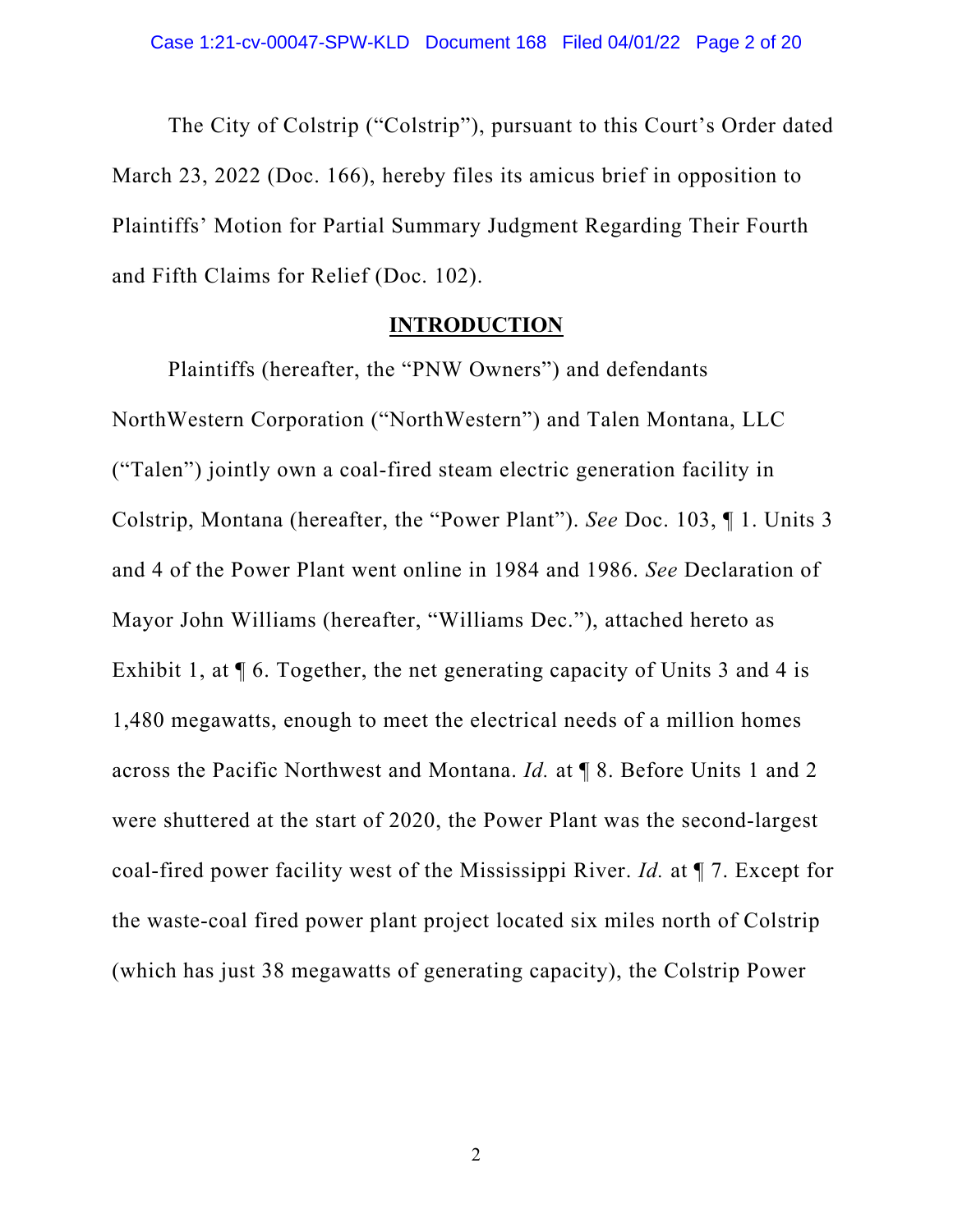Plant is the only coal-fired power facility consistently operating in Montana.1 *Id.* at ¶ 9.

The Power Plant is a key part of Montana's infrastructure. Its continued operation ensures reliable and affordable power for the people of Montana. The Power Plant and neighboring Rosebud Mine – where the Power Plant gets its coal – employ about 550 full-time workers. *Id.* at ¶ 11. Coal taxes provide tens of millions of dollars to state and local governments. *Id.* at ¶ 12. For these reasons and many more, detailed below, the Power Plant and Rosebud Mine are valuable assets to the state of Montana.

To protect those assets, the Montana legislature passed Senate Bill 266 during the 2021 session. In short, SB266 ensures that the Power Plant will continue to generate power so long as there is at least one owner who remains committed to keeping the Power Plant in operation. To be sure, Montana is not forcing the current owners to hold on to their shares of the Power Plant. SB266 does not prohibit the sale by any of the owners of their shares in Units 3 and 4. Rather, SB266 simply guarantees that this vital

<sup>&</sup>lt;sup>1</sup> A 115-megawatt coal-fired power plant is located in Hardin, but only operates sporadically. Most recently, reports are that it was operating as a means for bitcoin mining power. <<https://www.motherjones.com/environment/2022/02/marathonbitcoin-miners-revive-dying-montana-hardin-coal-plant-co2-emissions/>>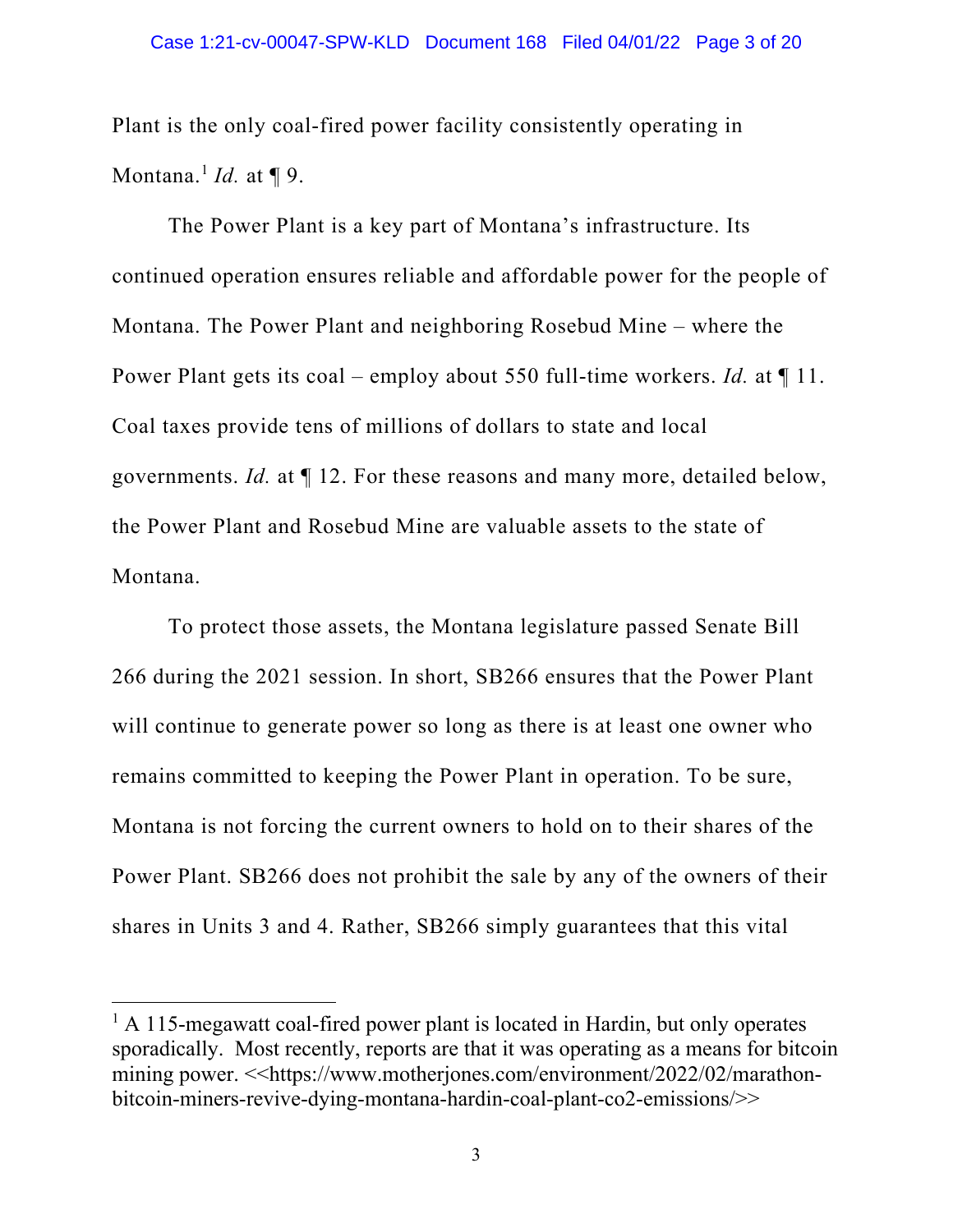Montana asset will remain operational until no one is willing to continue owning and operating the Power Plant. Only then will Units 3 and 4 be retired.

The PNW Owners contend that Montana's desire to safeguard the Power Plant from laws and regulations passed in other states somehow violates the Commerce Clause. They are wrong. As explained below, SB266 is constitutional. Because the bill treats all similarly situated entities – i.e., all of the Power Plant owners – evenhandedly, there is no discrimination. In the absence of discrimination, the *Pike* test requires a balancing of the incidental impacts on interstate commerce and the putative local benefits of SB266. A consideration of those local benefits – described below – leads to the conclusion that SB266 passes the *Pike* test. SB266 does not violate the Commerce Clause. The PNW Owners' Motion for Partial Summary Judgment should be denied.

#### **FACTS**

### *Colstrip's History*

Colstrip was originally established in the 1920s. *See* Williams Dec. at ¶ 3. Mining started in 1924, and the coal was used by steam locomotive boilers on the Northern Pacific Railway. *Id.* at ¶ 4. In 1958, mining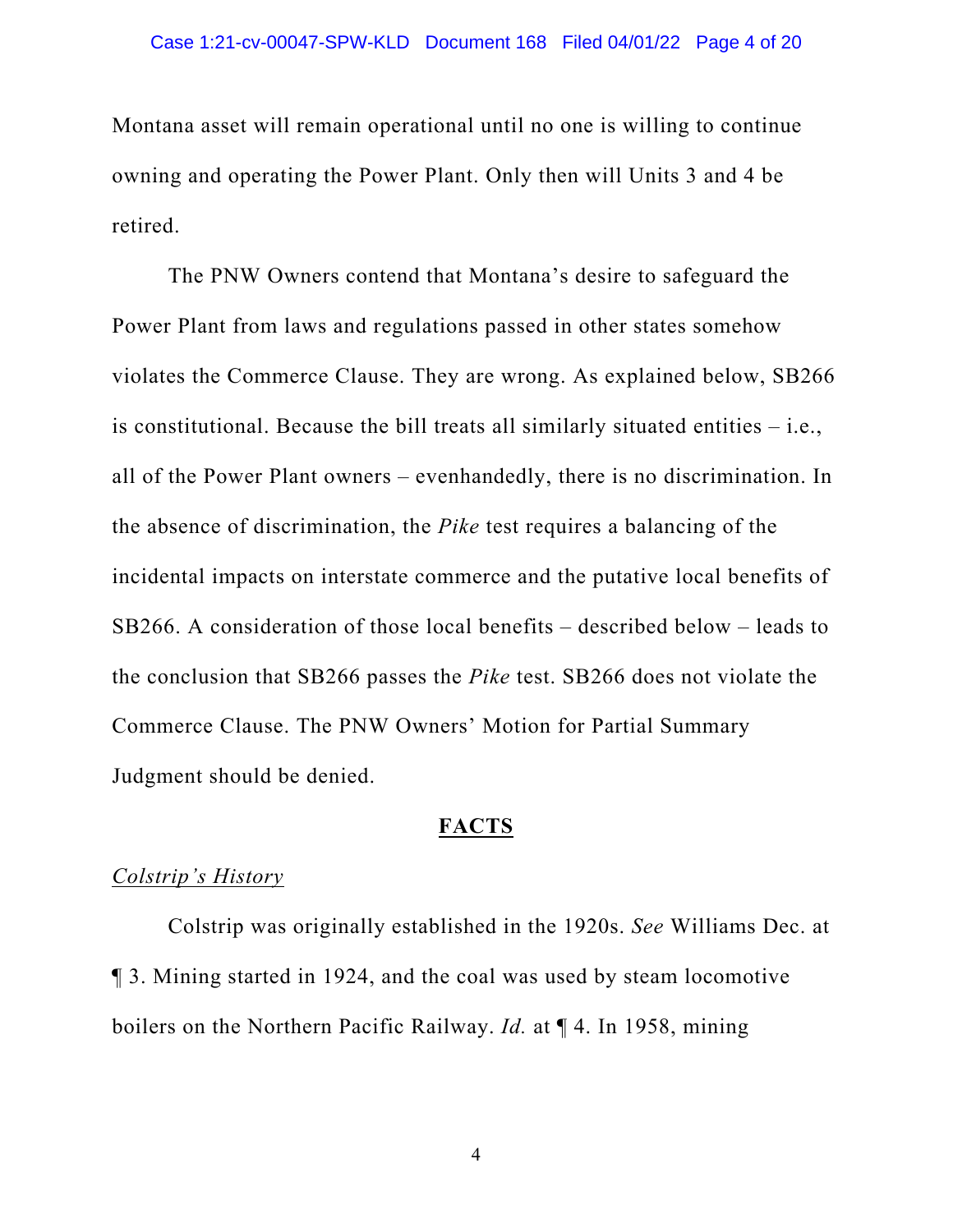operations ended after diesel engines replaced the coal-fired steam locomotives. *Id.*

A year later, Montana Power Company purchased the rights to the Mine and the town. *Id.* at ¶ 5. Mining operations resumed in 1967 to supply the Corette power plant in Billings *Id.* Plans to build coal-fired electrical plants in Colstrip quickly developed. *Id.* at ¶ 6. Units 1 and 2 went online in 1975 and 1976, and Units 3 and 4 went online in 1984 and 1986. *Id.* Shortly thereafter, the owners of the Units entered into an agreement that would supply reliable and reasonable power to Portland, Seattle, Spokane and the surrounding areas. *See* Doc. 39-2.

Colstrip incorporated in 1998. *Id.* at ¶ 10. With a population of around 2,300, it is the largest city in Rosebud County. *Id.* The Power Plant and Mine are, far and away, the primary industries in Colstrip. *Id.* at ¶ 11. Nearly all the remaining employers in Colstrip – education, retail, dining, medical, government, etc. – support the families that reside in Colstrip because of the Power Plant and Mine. *Id.*

## *Colstrip's Infrastructure*

The source of Colstrip's drinking water is Castle Rock Lake. Williams Dec*.* at ¶ 13. The lake is a 160-acre reservoir that was originally built in 1975 to supply cooling water to the Power Plant. *Id.* Water is pumped into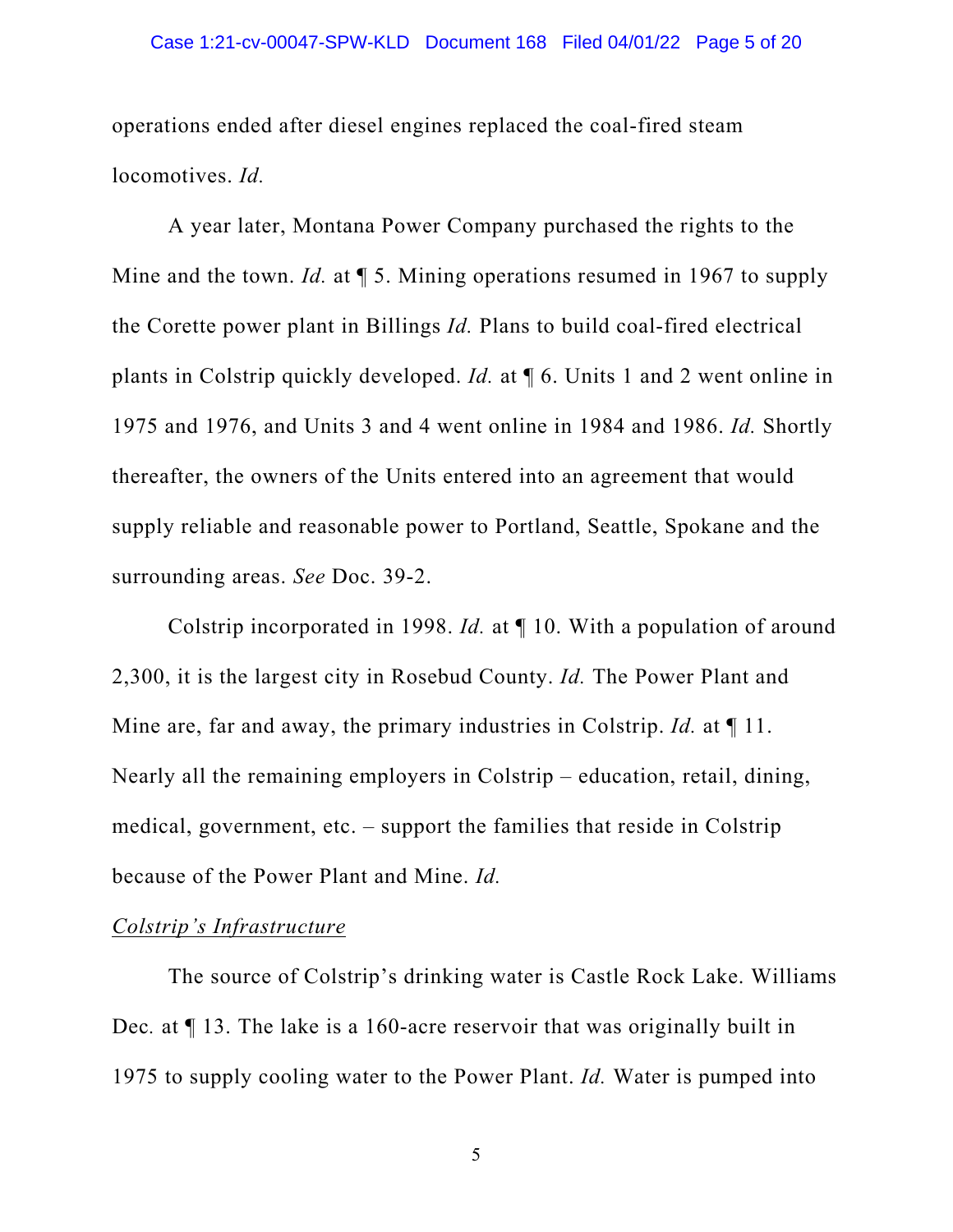Castle Rock Lake from the Yellowstone River by way of two pipelines. *Id.* at ¶ 14. Colstrip takes its water from the lake, which is then treated at the Colstrip Water Treatment Plant. *Id.* 

Though manmade, Castle Rock Lake has been declared a surface water of the state of Montana. *Id.* at ¶ 15. The Montana Department of Environmental Quality has issued a permit authorizing Colstrip to discharge from its Water Treatment Plant into Castle Rock Lake within the limits and criteria of the permit. *Id.*

Castle Rock Lake is owned by the Power Plant, and Colstrip depends on the continued viability of the Power Plant for the operation of the water pipelines that supply Colstrip with its drinking water. *Id.* at ¶ 16. In anticipation of the eventual closure of the Power Plant, a bill was introduced in the 2021 legislative session that would have required the Power Plant owners to protect the water rights for Colstrip and ensure Colstrip could afford to maintain access and conveyance. *Id.* at ¶ 17. Several owners spoke against the early version of the bill. As a result of this opposition, the language of the bill as passed requires the Power Plant owners to complete a water feasibility study by November 2022. *See* Mont. Code Ann. § 75-8-110.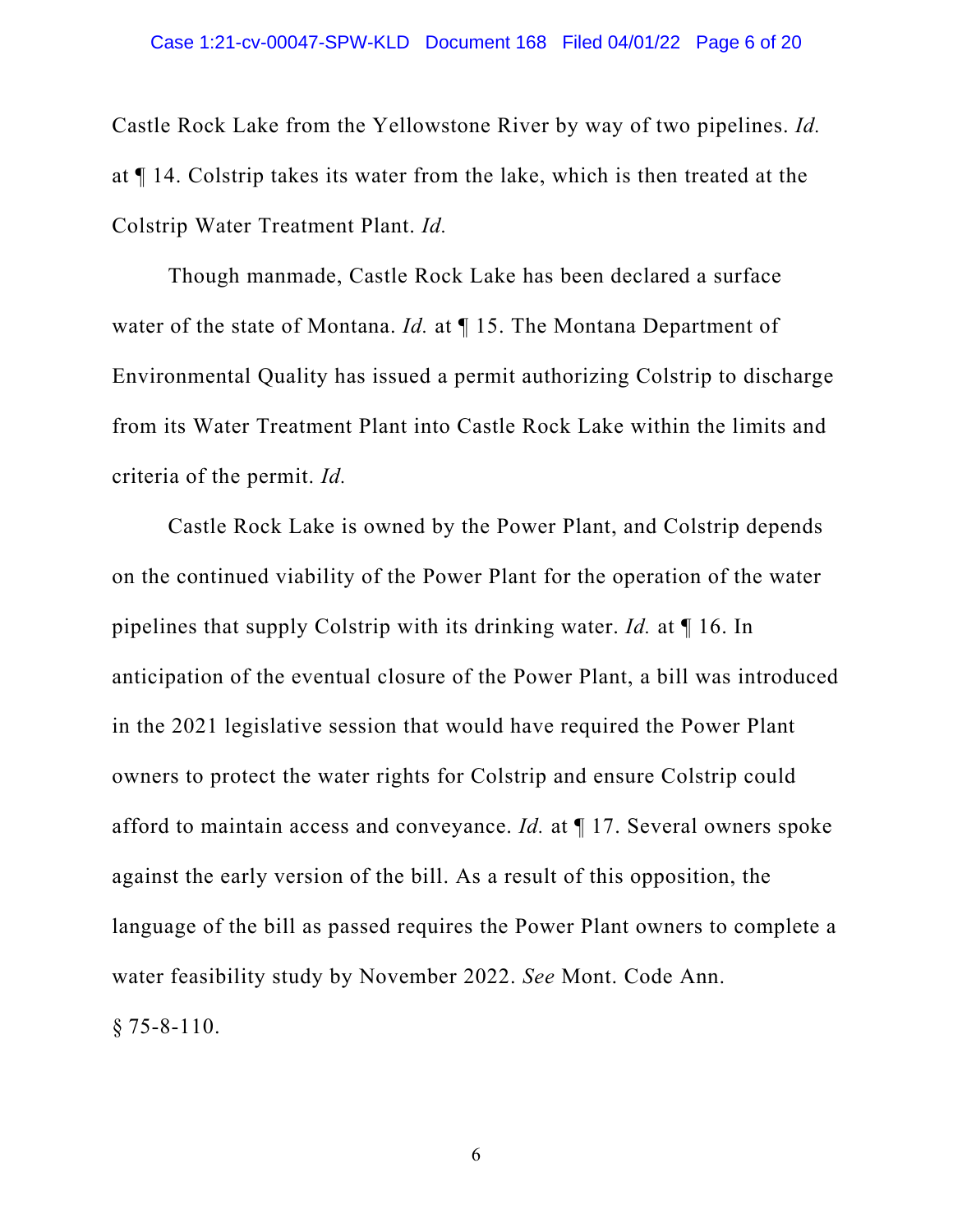Castle Rock Lake also has a conservation easement with Montana Fish, Wildlife & Parks ("FWP") for fishing and a recreation easement with Colstrip Park and Recreation District ("CPRD"). *Id.* at ¶ 18; *see also* A.R.M. 12.11.5101. There are walking/biking trails around the lake, a boat ramp area, and a recreation area with shelters, picnic tables, and playground equipment. *Id.* FWP regularly stocks Castle Rock Lake with bass, walleye, and catfish. *Id.* 

#### *Colstrip's Contribution to the State*

Beyond Colstrip, the Mine and Power Plant provide vital electricity to the northern plains of Montana, which regularly experience sub-zero winter temperatures. Williams Dec. at ¶ 19. NorthWestern currently owns a 30% share of Unit 4. *Id.* at ¶ 20. Northwestern reports having over 700,000 customers in Montana, South Dakota, and Nebraska, with over 370,000 of those customers from Montana alone. *Id.* Northwestern serves customers across the State, including customers in Butte, Billings, Bozeman, Missoula, Great Falls, and Helena. *Id.* 

The Power Plant and Mine also support the state and local coffers through excise taxes. As reported by the Helena Independent Record, coal taxes provided \$81 million to state and local governments in 2016. *See https://helenair.com/news/state-and-regional/coal-mining-remains-*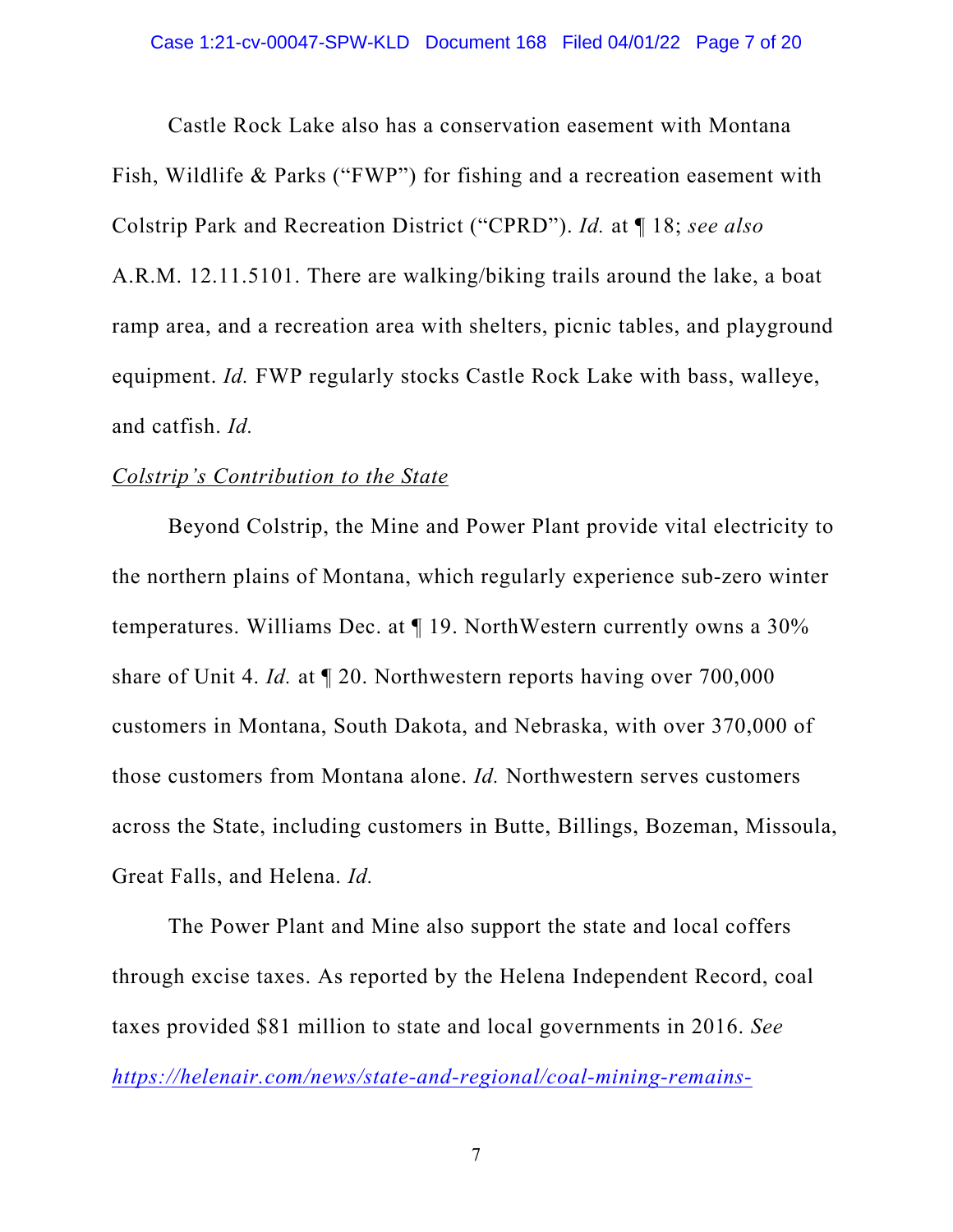*significant-source-of-revenue-for-montana/article\_332acea7-b019-5f10- 8123-1c864d6cff36.html.* Without Colstrip and its industry, those tax dollars would disappear.

## *Other Significant Local Impacts*

The Power Plant provides far-reaching benefits to the local community. For example:

- For years, there have been agreements between the Power Plant and the Northern Cheyenne Tribe, and the Mine and the Northern Cheyenne Tribe, that allow for preferential treatment of tribal members in employment opportunities. Williams Dec*.* at ¶ 21. In addition, the Power Plant and Mine have long sponsored several scholarships each year that are awarded to local Native American high school graduates. *Id.*
- A hospital district, known as the Colstrip Medical District, was created and facilitated years ago by the Montana Power Company (as the Power Plant's operating owner) to provide medical services in Colstrip. Williams Dec. at ¶ 22. The Colstrip Medical District levies a tax on property within the district to support the operation of the Colstrip Medical Center, which provides outpatient and emergency services. *Id.* Closure of the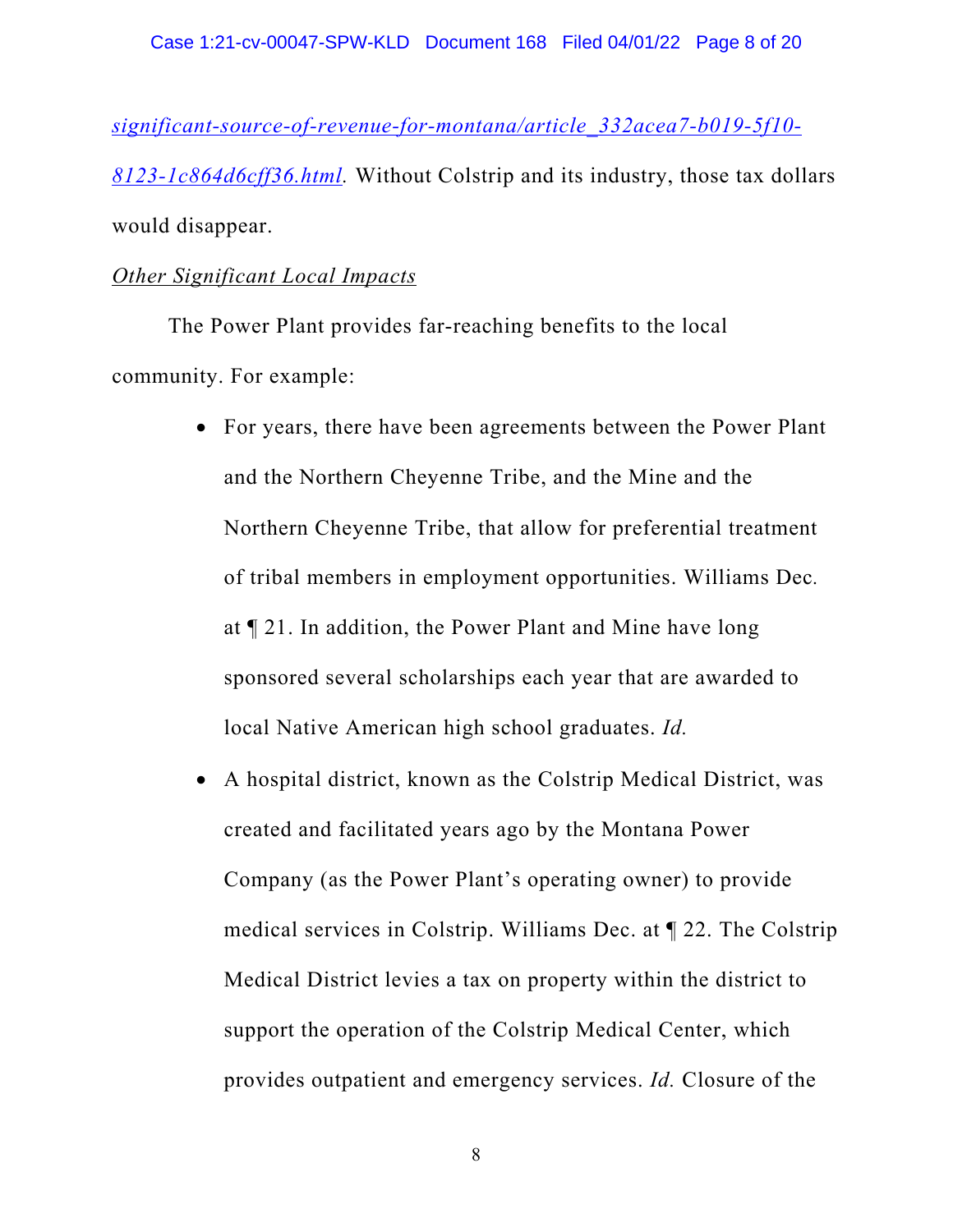Power Plant would result in a dramatic decrease in tax revenues for the Colstrip Medical District. *Id.*

- Colstrip's school system has often been recognized for quality education. *Id.* at ¶ 23. The student body consists of a 35% (or more) Native American population. *Id.* Closure of the Power Plant would likely result in a downsizing of the school system and a loss of revenue, which would negatively impact the quality of education provided to Colstrip's students. *Id.*
- Colstrip's tax base also pays for water treatment and wastewater treatment facilities, law enforcement, fire protection, garbage collection, the CPRD, weed control, mosquito abatement, snow plowing, and street maintenance. *Id.* at ¶ 24. All of these services are dependent for their funding on the Power Plant, the Mine, and their combined workforce. *Id.*
- In recent years, the Mine has provided assistance and the use of their heavy equipment to prevent the spread of coal seam fires.

### *Colstrip's Future*

The fate of the Power Plant and Mine – and thus Colstrip itself – has been the subject of much attention and speculation in recent years. In early 2020, Units 1 and 2 were shuttered prematurely – the result of a different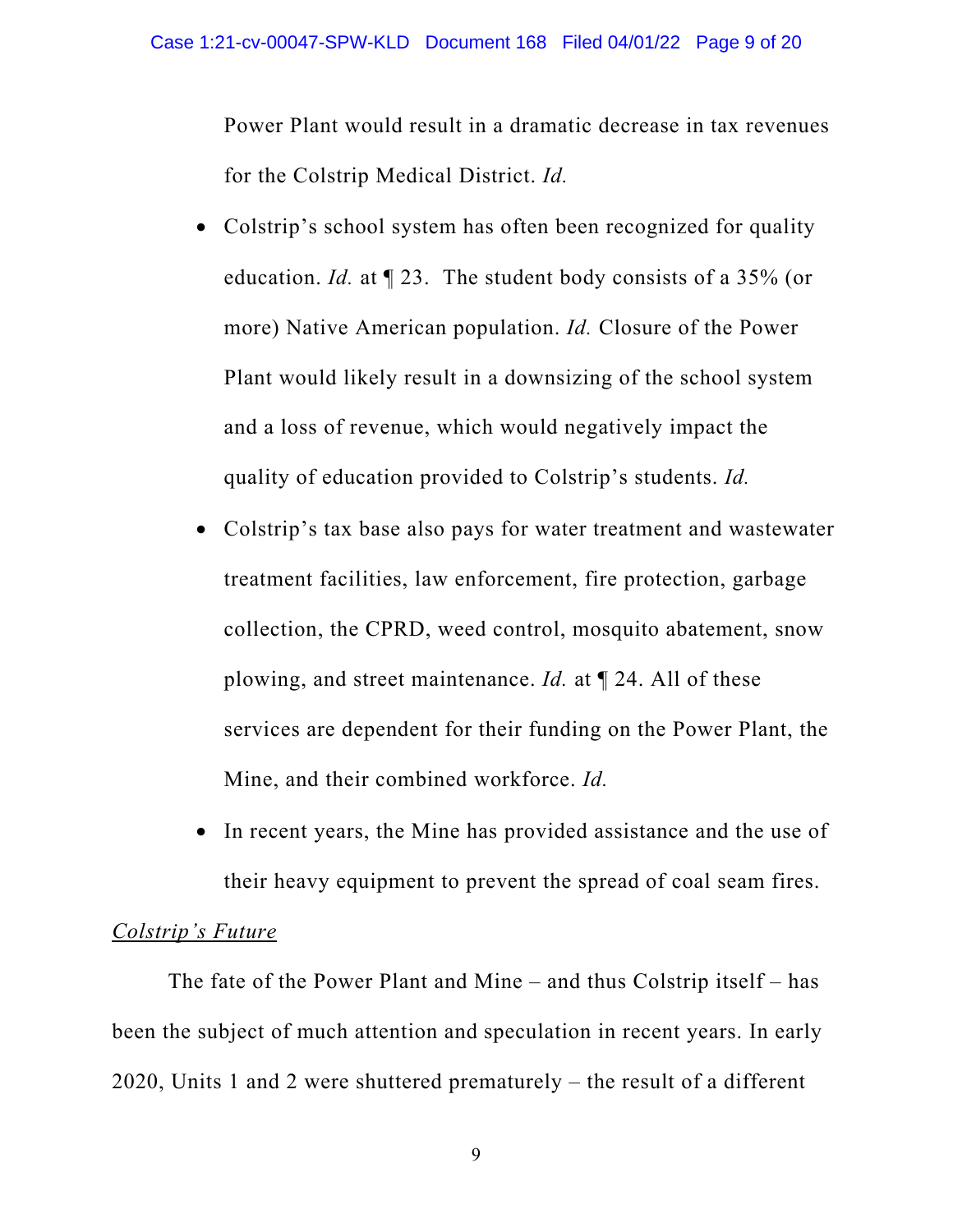lawsuit – even though they had a remaining productive life of 20-25 years. Williams Dec. at  $\P$  26. Units 3 and 4 remain operational, as does the Mine. *Id.*

If either the Power Plant or the Mine were to prematurely shutter, the community of Colstrip would effectively collapse. *Id.* at ¶ 27. Five hundred families would immediately be forced to leave for lack of work. *Id.* The remainder of Colstrip's residents would likely follow, and what is now a vibrant and successful community would become a ghost town. *Id.* Colstrip needs the Power Plant and Mine to survive.

And yet, Colstrip is not naïve. The Power Plant and Mine will close one day, but Colstrip and its citizens deserve an orderly winding-down of the industry that has sustained not only their way of life, but the lives of those across the region who have benefitted from the energy supplied by Colstrip for nearly 50 years. Colstrip's citizens deserve to continue making a living in the energy industry for as long as it is feasible to do so. SB266 provides that opportunity.

#### **ARGUMENT**

The Ownership and Operation Agreement (Doc. 39-2) governing the Power Plant's owners has allowed the owners to sell power to their customers and profit from those sales for more than 40 years. While that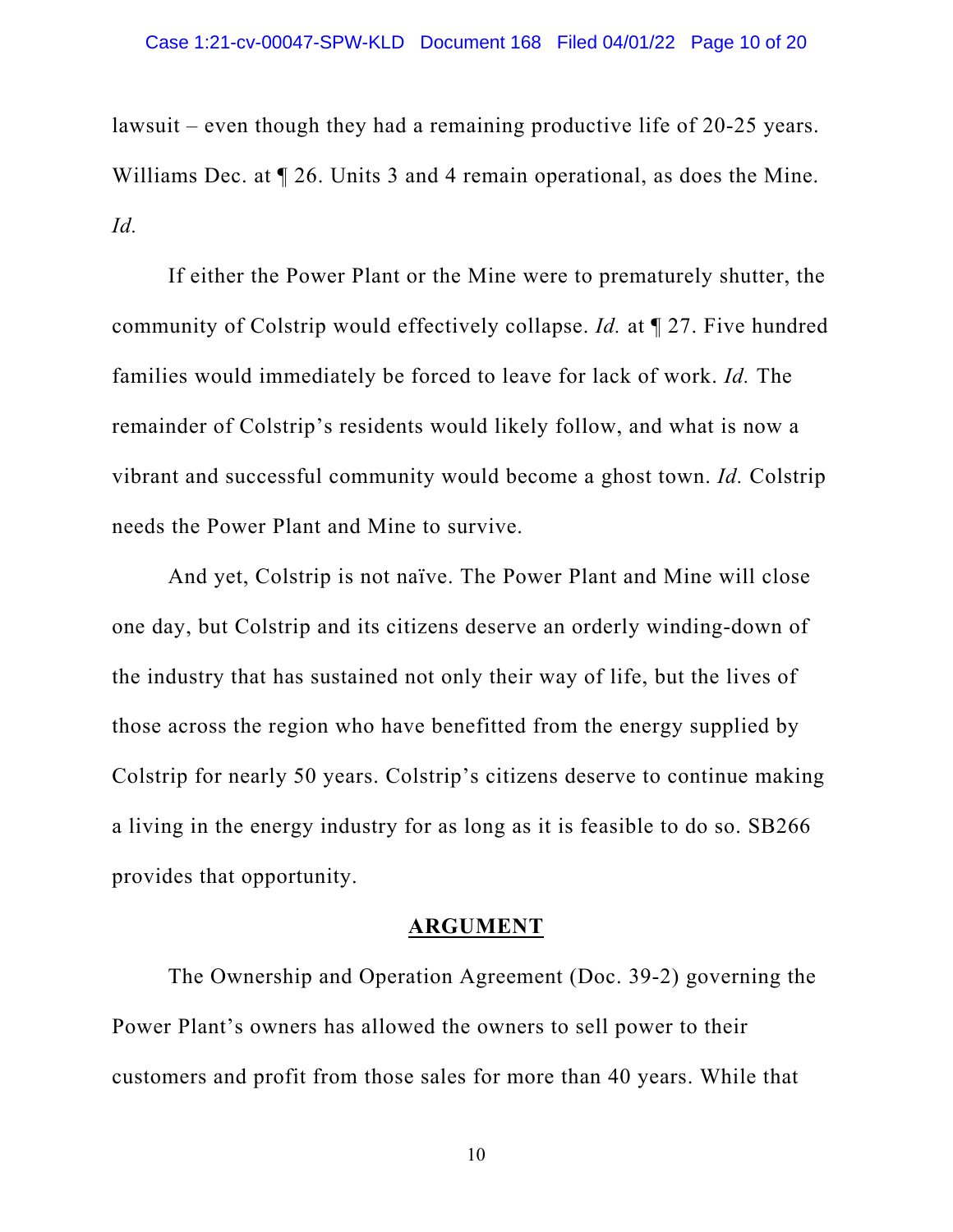Agreement controls the owners' conduct as to one another, if the owners' conduct unfairly impacts their consumers, it is the job of the legislature to intervene.

SB266 has been codified at Mont. Code Ann. § 30-14-2701 and 2702, as part of the Unfair Trade Practices and Consumer Protection statutes. The purpose of the consumer protection statutes is "to protect the public from unfair or deceptive practices," which is a "high legislative priority." *Tripp v. Jeld-Wen, Inc.*, 2005 MT 121, ¶ 37, 327 Mont. 146, 156, 112 P.3d 1018, 1026. The legislature has protected Montana consumers under Title 30, Chapter 14 from monopolies (§ 30-14-201), high-pressure personal solicitation sales tactics  $(\S 30-14-501)$ , price discrimination  $(\S 30-14-901)$ , unregistered telemarketers (§ 30-14-1402), and identity theft (§ 30-14-1701), as well as under Title 33, Chapter 18 from unfair trade practices by insurance companies. Montana's legislature is well within its rights to pass laws that protect Montana's consumers.

 The PNW Owners, however, contend that the Montana Attorney General should be enjoined from enforcing SB266 on the basis that it violates the dormant Commerce Clause. In considering such a challenge, courts must consider "whether, as a matter of law, Plaintiffs have provided sufficient evidence of a violation of the dormant Commerce Clause." *Nat'l*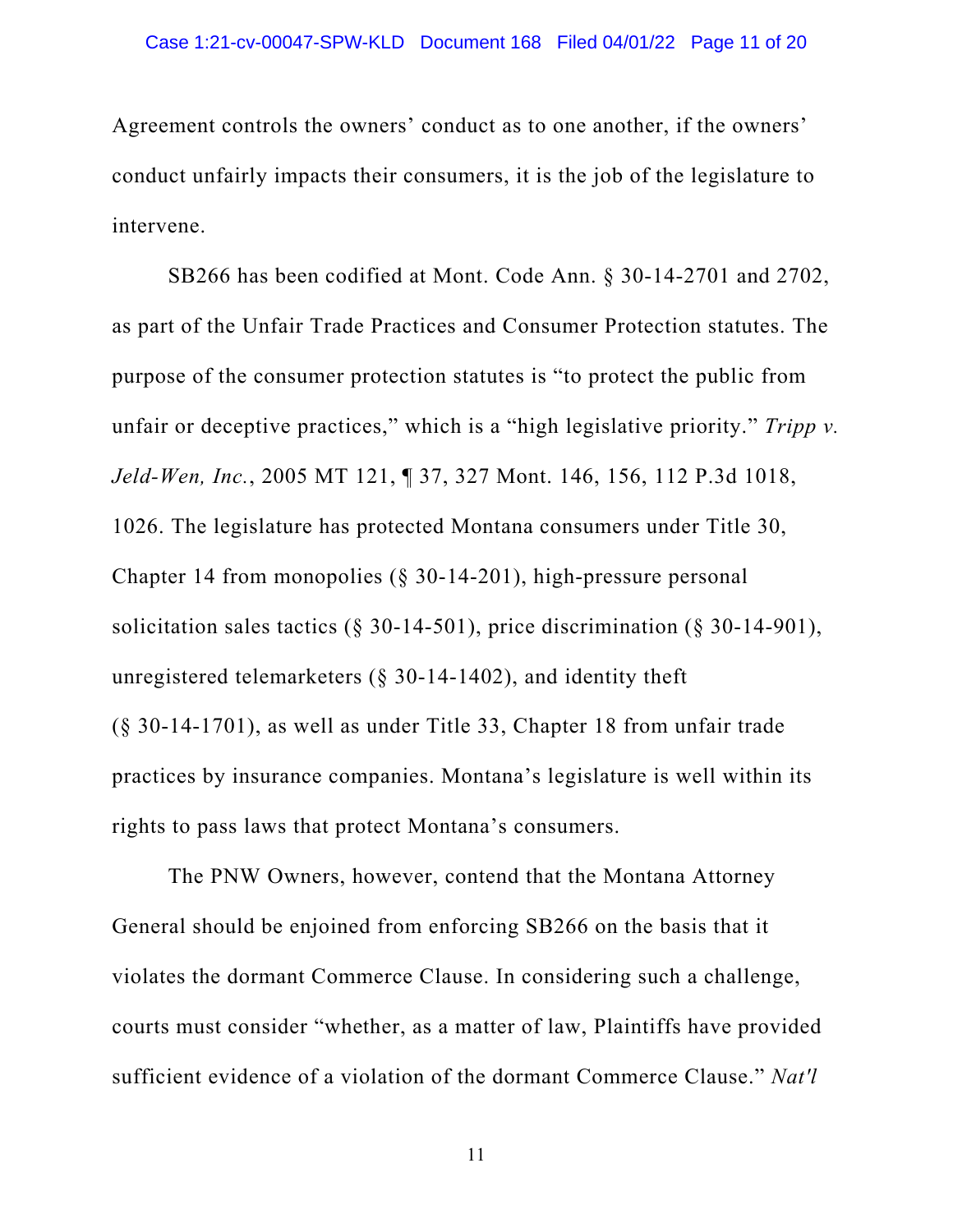*Ass'n of Optometrists & Opticians v. Harris*, 682 F.3d 1144, 1147 (9th Cir. 2012). Here, Plaintiffs have failed to provide such evidence and their Motion must therefore be denied.

 To determine whether a law violates the "dormant" aspect of the Commerce Clause, a Court must "first ask whether [the law] discriminates on its face against interstate commerce." *United Haulers Ass'n, Inc. v. Oneida-Herkimer Solid Waste Mgmt. Auth.*, 550 U.S. 330, 338, (2007).; *see also Dep't of Revenue of Ky. v. Davis*, 553 U.S. 328, 338 (2008). If there is no discrimination, "the law 'will be upheld unless the burden imposed on [interstate] commerce is clearly excessive in relation to the putative local benefits.'" *Dep't of Revenue of Ky.*, 553 U.S. at 338 (quoting *Pike v. Bruce Church, Inc.*, 397 U.S. 137, 142 (1970)).

## **I. SB 266 IS NOT DISCRIMINATORY.**

 "Discrimination" in the context of the dormant Commerce Clause – often referred to as economic protectionism – "means differential treatment of in-state and out-of-state economic interests that benefits the former and burdens the latter." *United Haulers Ass'n, Inc.*, 550 U.S. at 338; *Rocky Mountain Farmers Union v. Corey*, 730 F.3d 1070, 1087 (9th Cir. 2013). The PNW Owners' analysis of whether SB266 discriminates against out-ofstate interests wholly misses the mark. "[A]ny notion of discrimination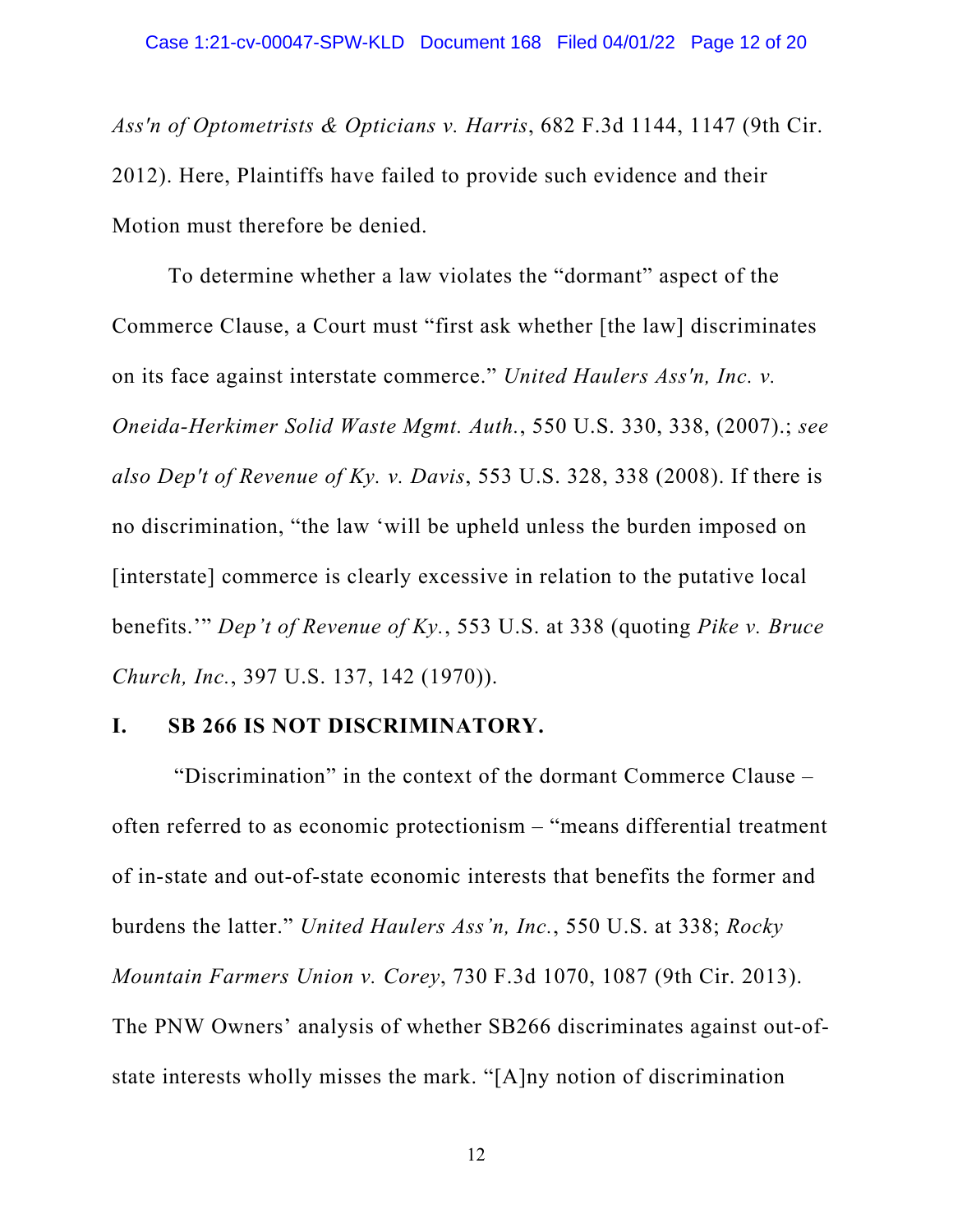assumes a comparison of substantially similar entities." *Rocky Mountain Farmers Union,* 730 F.3d at 1987 (quoting *Gen. Motors Corp. v. Tracy*, 519 U.S. 278, 298 (1997)) (emphasis added). "[W]hen the allegedly competing entities provide different products, … there is a threshold question whether the companies are indeed similarly situated for constitutional purposes." *Gen. Motors Corp.*, 519 U.S. at 299.

Here, the PNW Owners claim discrimination – or economic protectionism – on the basis that they are being discriminated against in favor of in-state interests. But the in-state interests are not "similarly situated for constitutional purposes," because the in-state interests are not "competing entities" that are providing a similar product or service that the out-of-state owners are providing. Rather, the "protected" in-state interests identified by the PNW Owners in their brief are "the people of Montana". *See* Doc. 104 at p.30. The "people of Montana" are not competing with the PNW Owners in any arena. There is no discrimination under the dormant Commerce Clause.

Had SB266 prohibited only the out-of-state owners of a jointly owned electrical generation facility from refusing to fund operating costs or from bringing about the permanent closure of a generating unit, that would have been grounds to argue discrimination. Or if SB266 only applied to electrical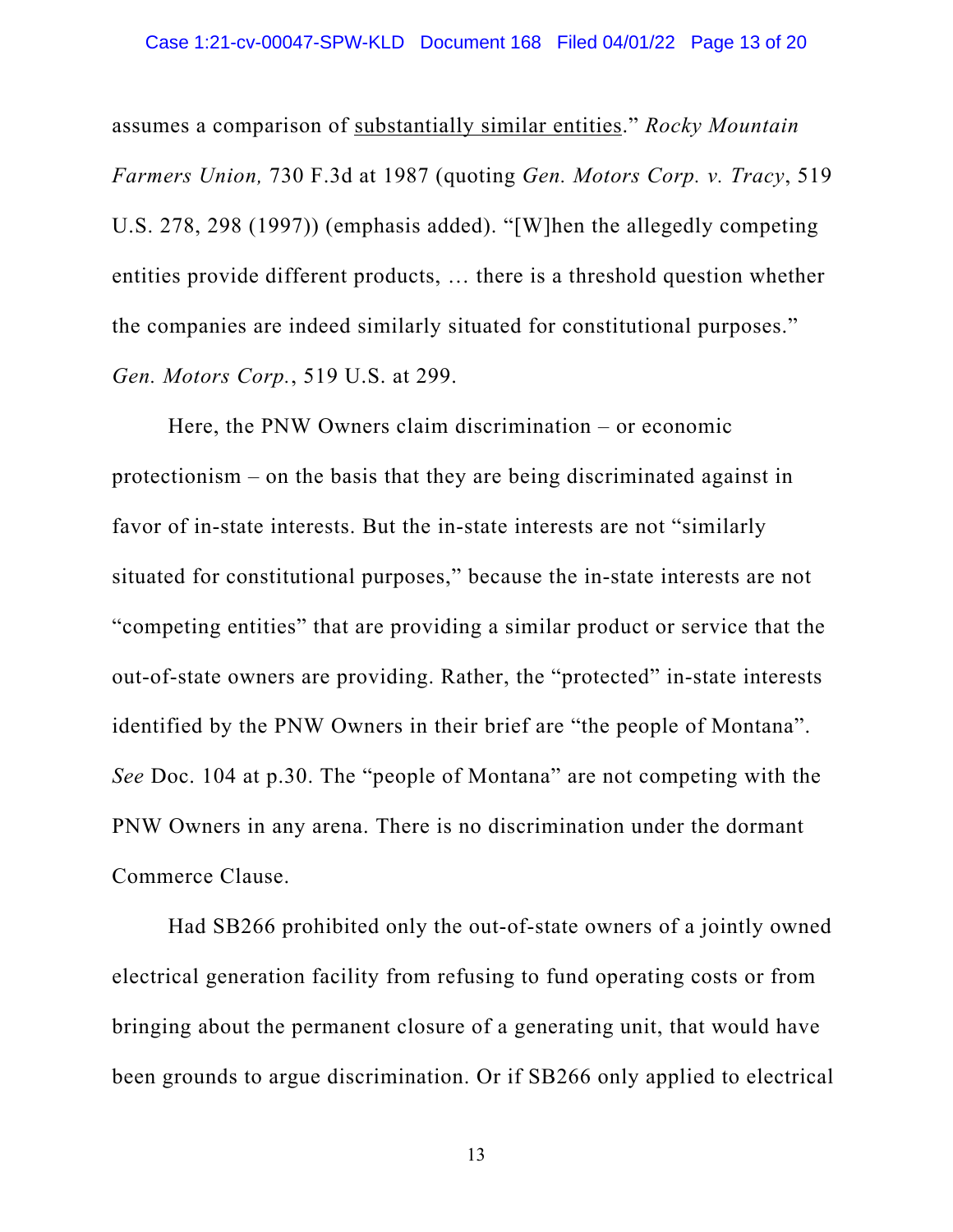generation facilities with out-of-state owners, that would also give rise to a discrimination argument. But SB266 applies even-handedly to any owner of any jointly owned electrical generation facility, whether that owner is based in Montana or elsewhere. *See Minnesota v. Clover Leaf Creamery Co.,* 449 U.S. 456, 471–72 (1981) (Minnesota statute did not "effect 'simple protectionism,' but 'regulate[d] evenhandedly' by prohibiting all milk retailers from selling their products in plastic, nonreturnable milk containers, without regard to whether the milk, the containers, or the sellers are from outside the State.").

The in-state interests of Montana's workers and electricity consumers are not competitors and thus are not "similarly situated" to the interests of the PNW Owners. There is no discrimination against the out-of-state PNW Owners in favor of in-state owners that would violate the dormant Commerce Clause.

#### **II. SB 266 PASSES THE** *PIKE* **TEST.**

Given that SB266 does not discriminate against out-of-state interests, the next step is to weigh local interests against the impact on interstate commerce. "If a statute 'regulates even-handedly to effectuate a legitimate local public interest, and its effects on interstate commerce are only incidental, it will be upheld unless the burden imposed on such commerce is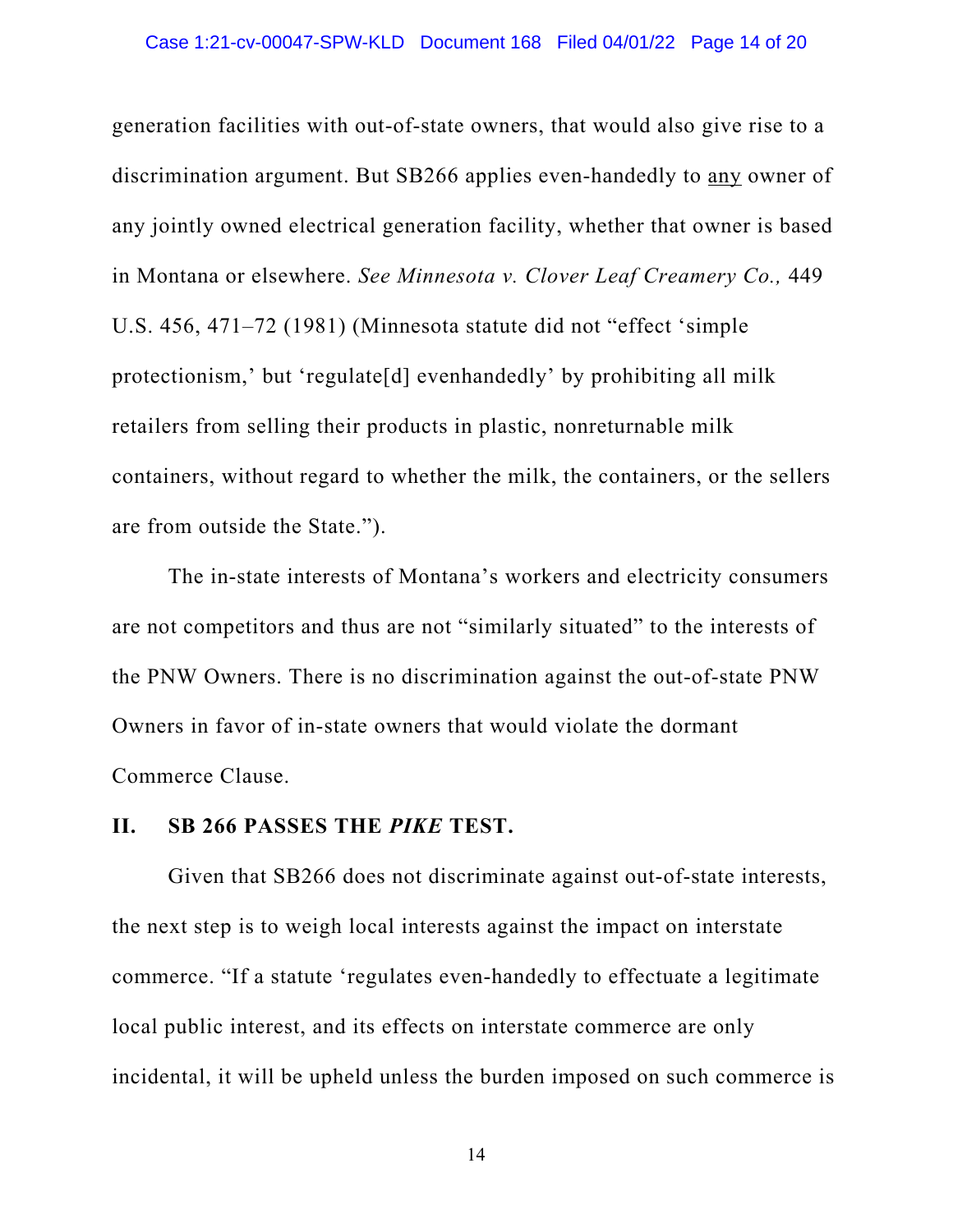clearly excessive in relation to the putative local benefits.'" *Sullivan v. Oracle Corp.*, 662 F.3d 1265, 1271 (9th Cir. 2011) (quoting *Pike,* 397 U.S. at 142).

## **A. There Is No Burden on Interstate Commerce.**

As an initial matter, the PNW Owners have failed to articulate the burden that SB266 will have on interstate commerce. SB266 does not attempt to regulate the actual product of the Power Plant, so there is no burden on interstate commerce in that regard. Rather, the PNW Owners argue that it is their own investment in the Power Plant that is burdened by SB266, asserting that they should be able to move their investment out of Montana and into another state if they choose.

What the PNW Owners fail to acknowledge is that SB266 does not prevent the PNW Owners from divesting themselves of their interests in the Power Plant. SB266 puts no restraint on the ability of any owner to sell its shares at any time. Rather, SB266 simply provides that (1) if an entity owns part of an electrical generation facility, it must continue to fund its share of the operating costs, and (2) if any owner wants to continue operating the electrical generation facility, the other owners cannot force its closure. These mandates do not burden interstate commerce; they protect Montana's critical infrastructure.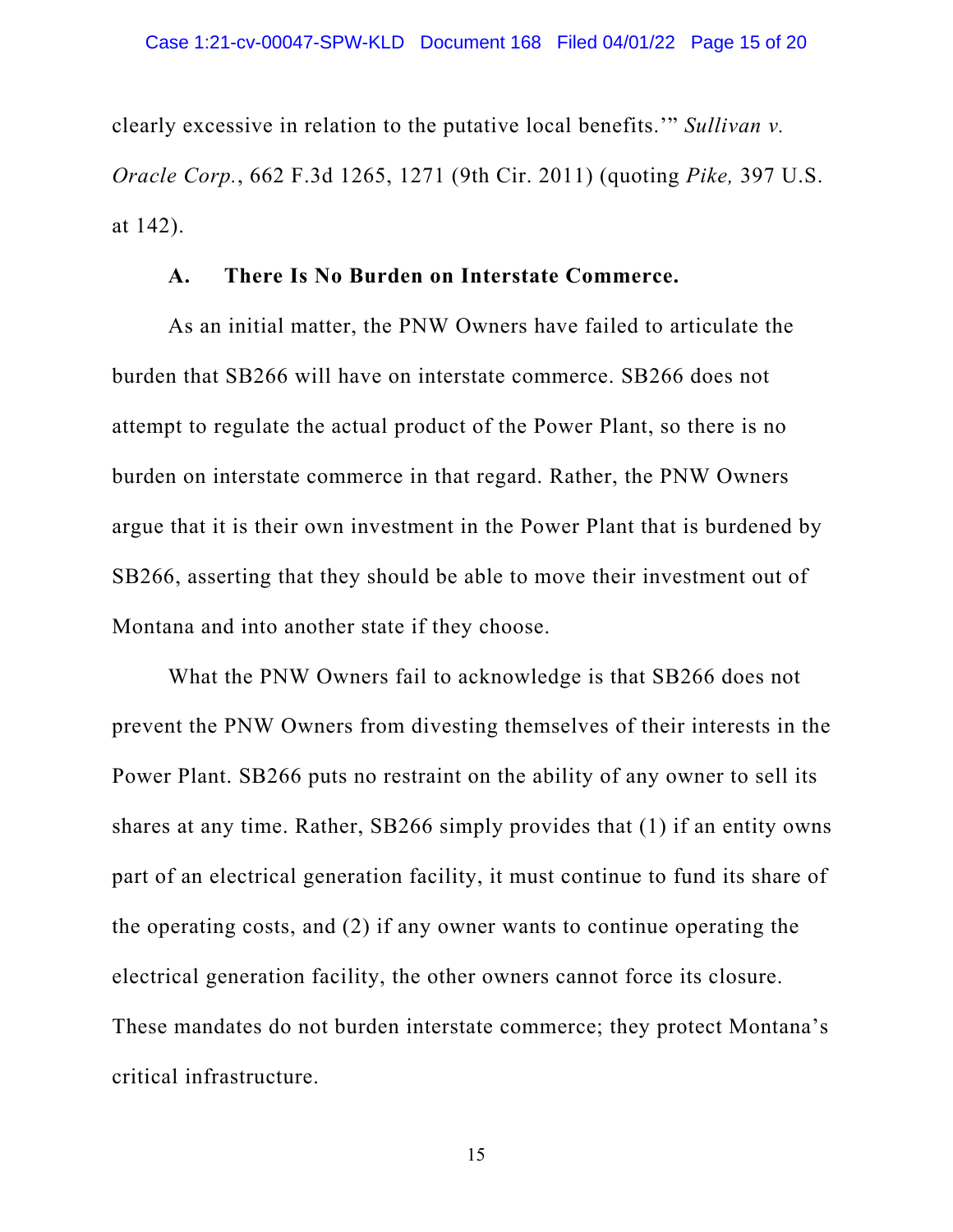#### **B. The Local Benefits Are Many and Far-Reaching.**

In the preamble to SB266, the legislature expressed that the electrical generation facilities in this state "have significant implications for economy, environment, and health and welfare of Montana consumers." *See <<https://leg.mt.gov/bills/2021/SB0299/SB0266\_1.pdf>>.* The stated purpose of SB266 was to ensure workers' safety, environmental remediation of the facility, and a reliable supply of electricity for Montana consumers.<sup>2</sup> *Id.* Those benefits – along with the other local benefits outlined above – far outweigh any incidental impact on interstate commerce.

Without the Power Plant, Montana loses its own source of reliable electricity. Its residents and tribal members lose jobs and opportunities. Colstrip loses its source of drinking water and significant source of recreation. Its schools lose students and funding, and graduates lose scholarship opportunities. The Colstrip Medical Center and CPRD lose funding. A diminished tax base means less funding for roads, law enforcement, fire protection, and public utilities. Colstrip has been a thriving community for decades, proud of its contributions to the Pacific

<sup>&</sup>lt;sup>2</sup> Reliable energy is also a matter of national security. "Reliable and affordable energy is critical to our economic security, our national security, and our homeland security." Statement By the President, 2003 WL 22714102, at \*1.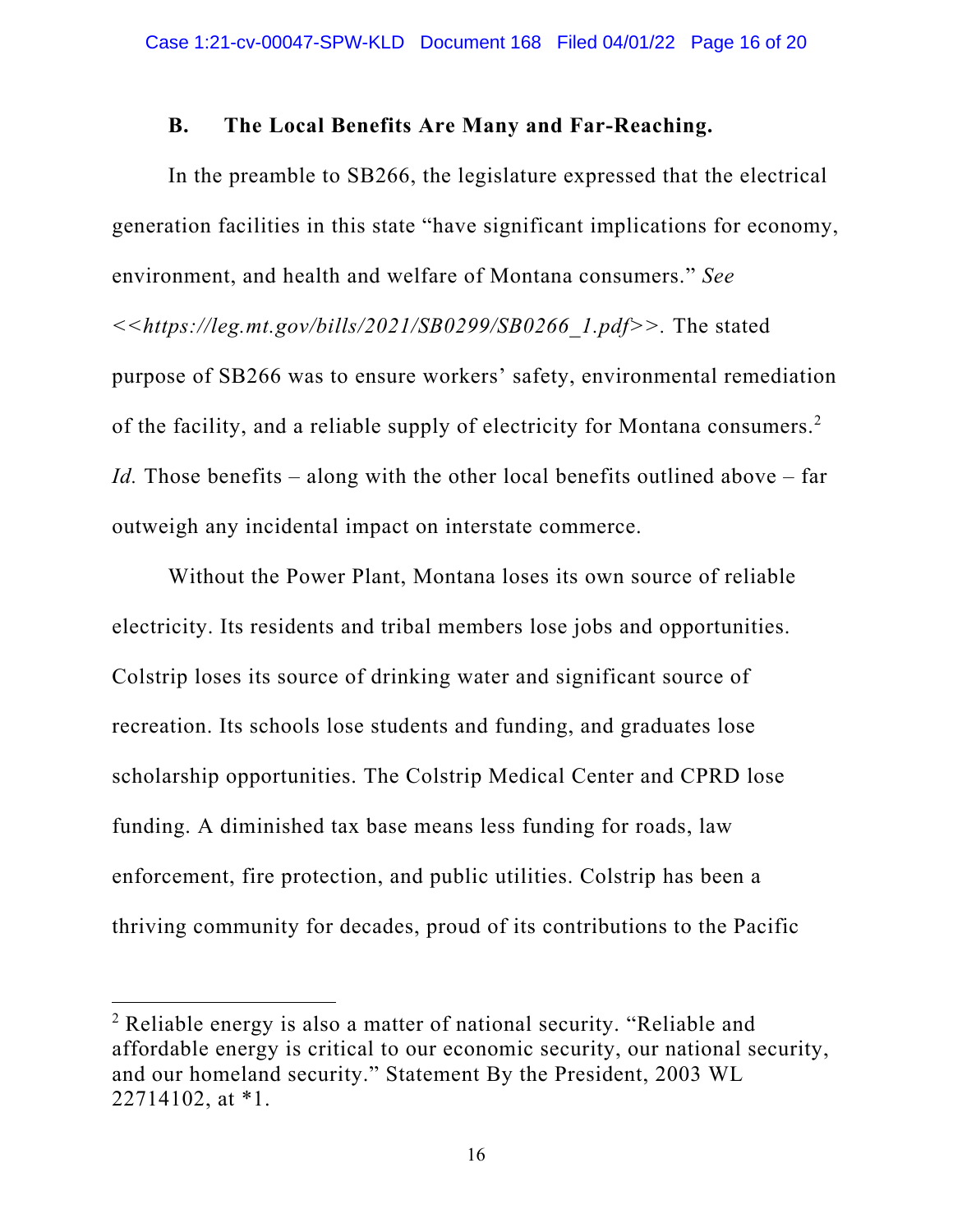#### Case 1:21-cv-00047-SPW-KLD Document 168 Filed 04/01/22 Page 17 of 20

Northwest region's economic advancements that were possible because of the energy generated in Colstrip. Now, Colstrip faces the prospect of becoming a ghost town.

Allowing the Power Plant to remain operational if at least one owner is willing to continue producing energy has little, if any, impact on interstate commerce. But the local benefits to continuing to operate the Plant are clear and significant. On balance, these local benefits tip the scales in favor of upholding the constitutionality of SB266. *See Clover Leaf Creamery*, 449 U.S at 473 (substantial state interest in promoting conservation of energy and other natural resources and easing solid waste disposal problems outweighed minor burden on interstate commerce). The PNW Owners' Motion for Summary Judgment should be denied.

#### **CONCLUSION**

Protection of Montana's consumers and its energy supply is a proper function of the state legislature. SB266 ensures that the Colstrip Power Plant will remain open as long as there is one owner willing to continue its operations. Disinterested owners are not prohibited from divesting themselves of their ownership in Units 3 and 4 under SB266, but they are required to fund their share of the operations while they reap the benefits of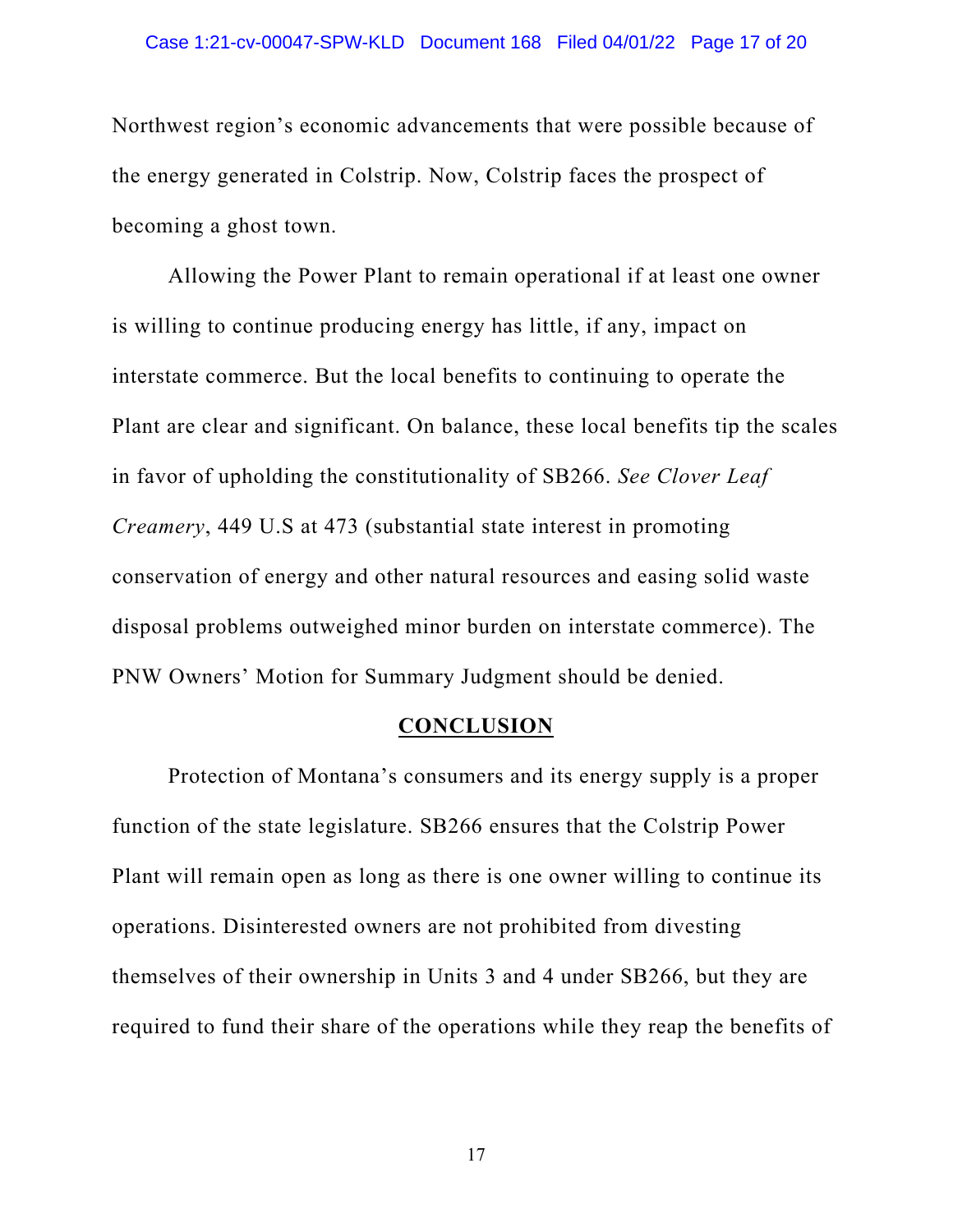ownership. SB266 ensures Montanans are treated fairly by the owners of the Power Plant.

SB266 treats all of the Power Plant owners evenhandedly, and the local benefits of the legislation far outweigh any impact on interstate commerce. The PNW Owners' Motion should be denied.

DATED this 1st day of April, 2022.

/s/ Adrian A. Miller Adrian A. Miller Michelle M. Sullivan Sullivan Miller Law PLLC 3860 Avenue B, Suite C East Billings, MT 59102 *ATTORNEYS FOR CITY OF COLSTRIP*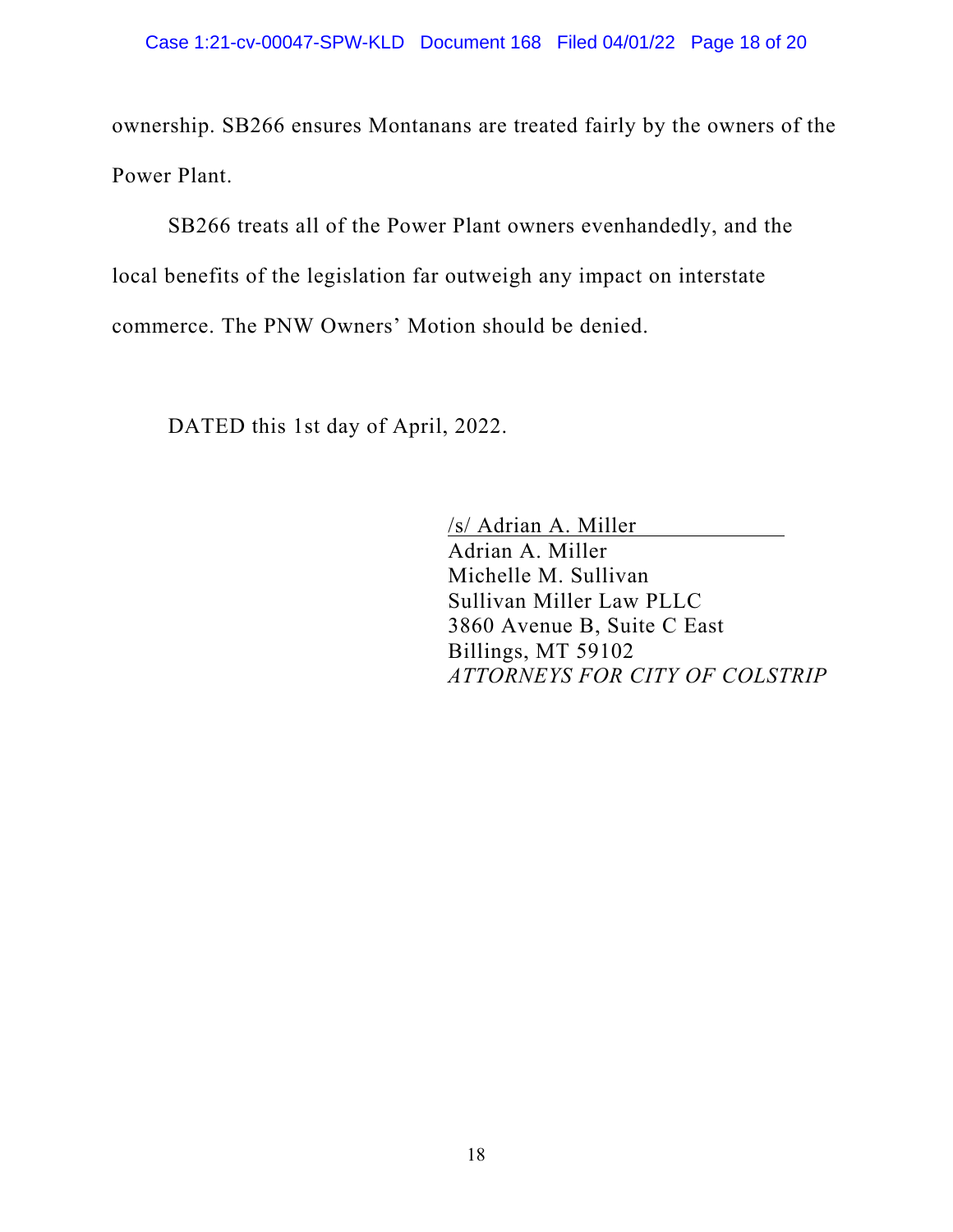## **CERTIFICATE OF COMPLIANCE**

The undersigned, Adrian A. Miller, certifies that this Amicus Brief complies with the requirements of Rule 7.1(d)(2). The lines in this document are double spaced, except for footnotes and quoted and indented material, and the document is proportionately spaced with Times New Roman Font typeface consisting of fourteen characters per inch. The total word count of this Brief is 3,279 words, excluding caption and certificates of compliance and service. The undersigned relies on the word count of the word processing system used to prepare this document.

> /s/ Adrian A. Miller Adrian A. Miller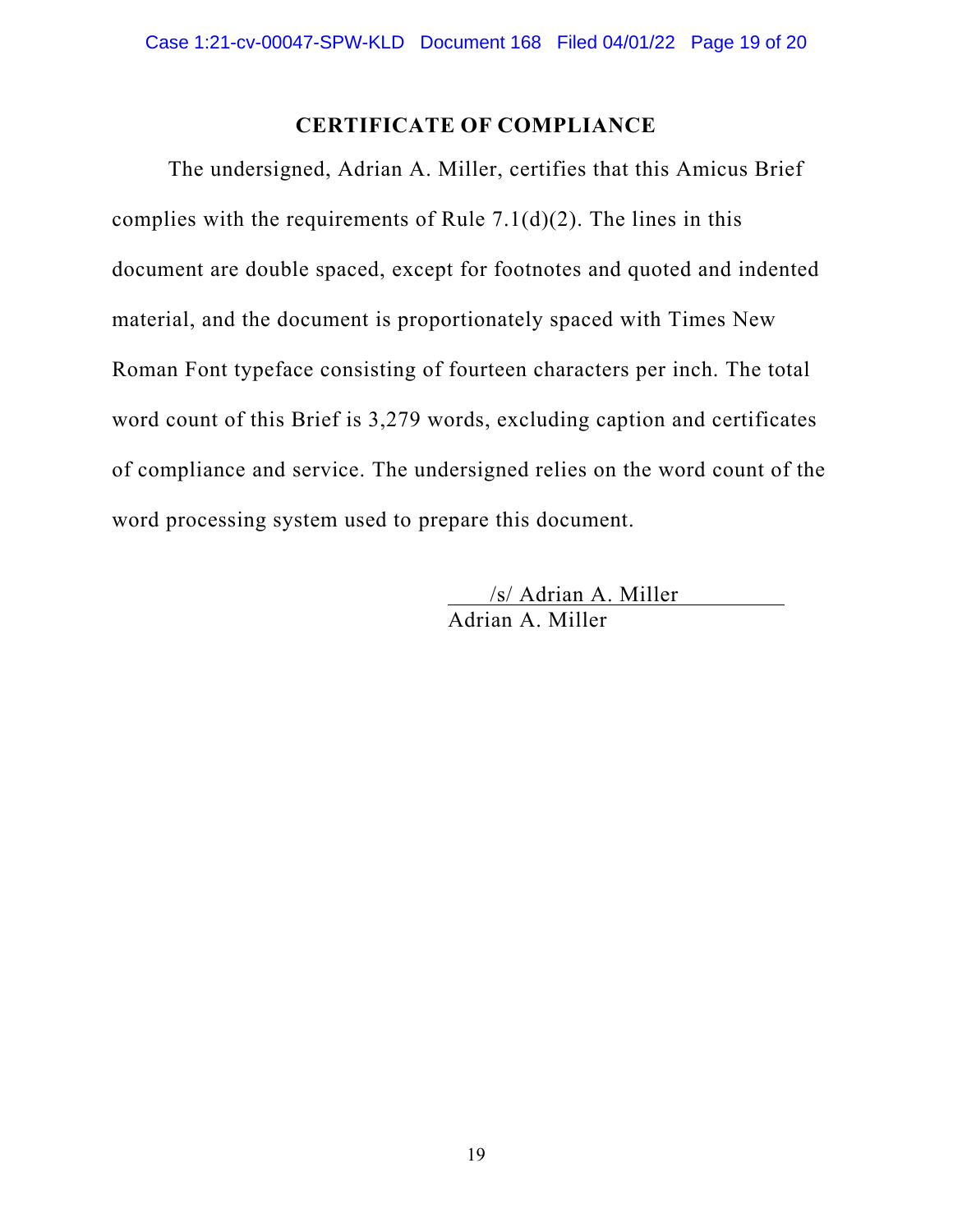# **CERTIFICATE OF SERVICE**

I hereby certify that on the 1st day of April, 2022, I filed the foregoing document electronically through the CM/ECF system, which caused all counsel of record to be served by electronic means, as more fully reflected on the Notice of Electronic Filing.

> /s/ Adrian A. Miller Adrian A. Miller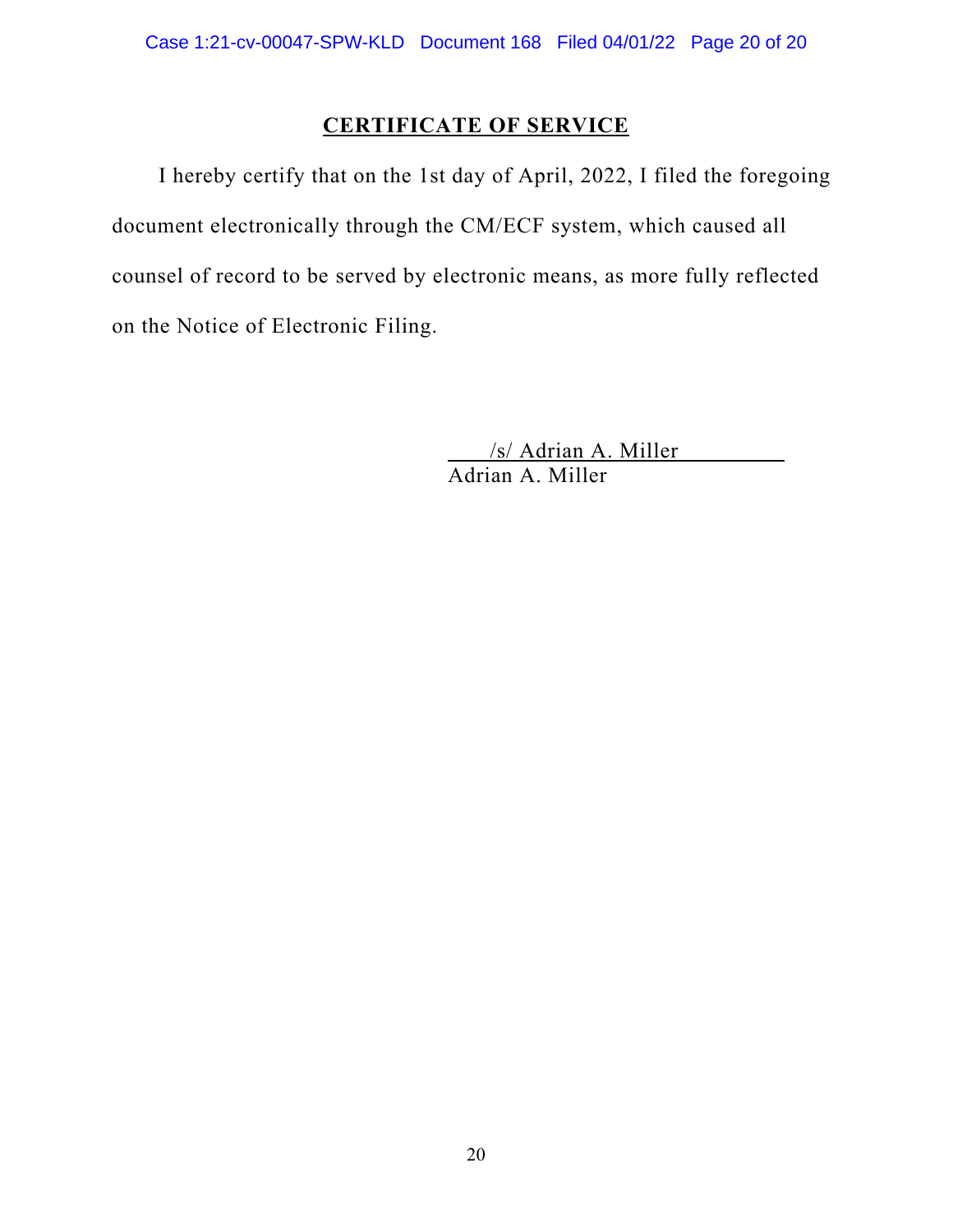Adrian A. Miller Michelle M. Sullivan Sullivan Miller Law PLLC 3860 Avenue B, Suite C East Billings, MT 59102 Phone: (406) 403-7066 adrian.miller@sullivanmiller.com michelle.sullivan@sullivanmiller.com

## *ATTORNEYS FOR AMICUS CITY OF COLSTRIP*

## IN THE UNITED STATES DISTRICT COURT FOR THE DISTRICT OF MONTANA BILLINGS DIVISION

| PORTLAND GENERAL<br>ELECTRIC COMPANY;<br><b>AVISTA CORPORATION;</b><br>PACIFICORP; AND<br>PUGET SOUND ENERGY, INC.                                                    | Case No. CV 21-47-BLG-SPW-KLD                       |
|-----------------------------------------------------------------------------------------------------------------------------------------------------------------------|-----------------------------------------------------|
| Plaintiffs,                                                                                                                                                           |                                                     |
| VS.                                                                                                                                                                   | <b>DECLARATION OF</b><br><b>MAYOR JOHN WILLIAMS</b> |
| <b>NORTHWESTERN</b><br><b>CORPORATION; TALEN</b><br>MONTANA, LLC; AND AUSTIN<br>KNUDSEN, in his official<br>capacity as Attorney General for<br>the State of Montana, |                                                     |
| Defendants.                                                                                                                                                           |                                                     |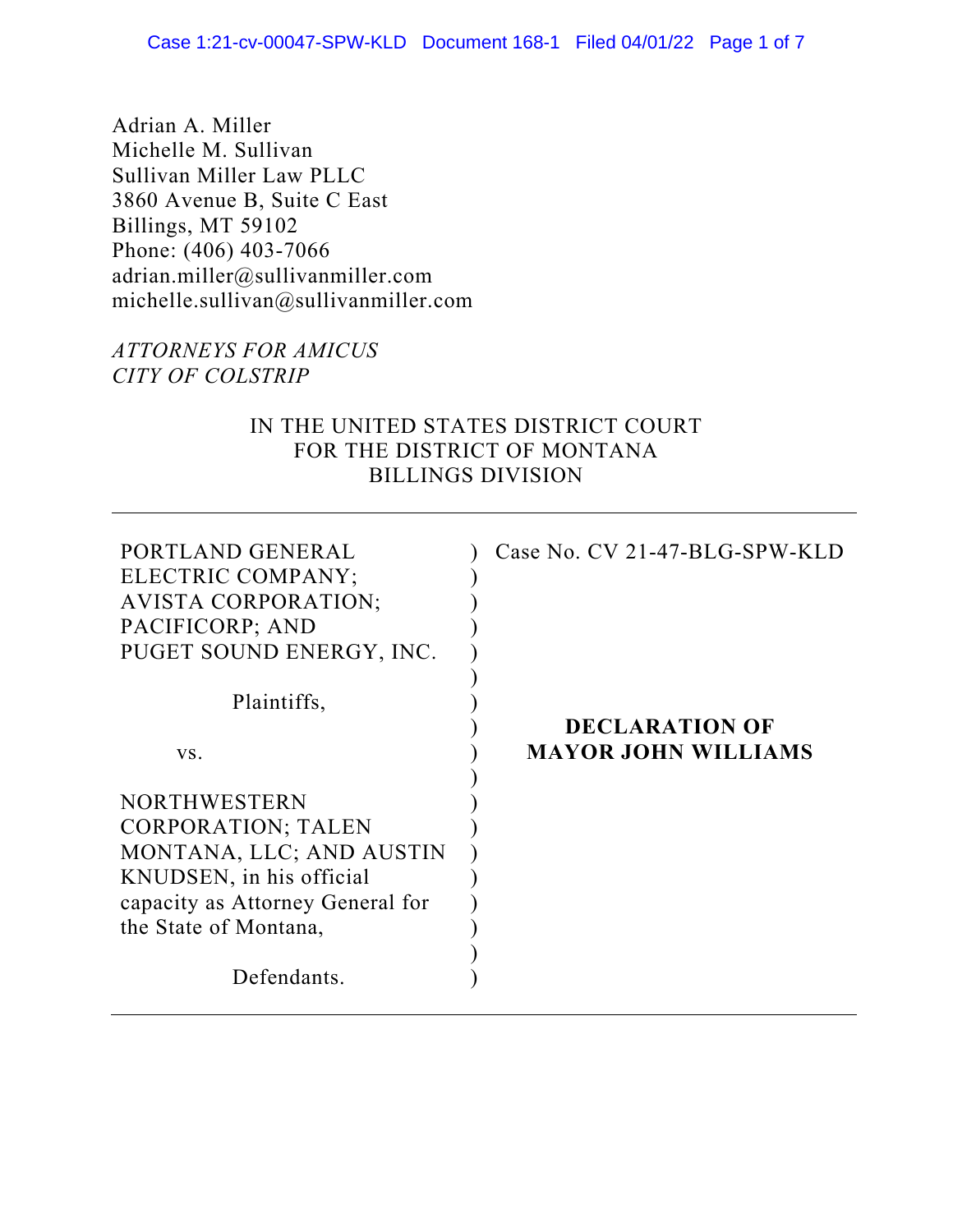STATE OF MONTANA ) ) ss. COUNTY OF ROSEBUD )

 The following Declaration is made pursuant to 28 U.S.C. § 1746. I, John Williams, as Mayor of the City of Colstrip, Montana, give this declaration based upon personal knowledge.

1. I am the Mayor of the City of Colstrip, Montana. I first served as Mayor from April 1999 to December 2012, and have served as Mayor again since January 2016.

2. I have lived in Colstrip, Montana since 1971. From July 1963 to August 1997, I worked for Montana Power Company, serving as Manager of Administration from about June 1987 through August 1997. I have extensive knowledge of the history of the City of Colstrip, both from living through much of it, and studying the remainder in my role as Mayor.

3. Colstrip was originally established in the 1920s.

4. Mining started in 1924, and the coal was used by steam locomotive boilers on the Northern Pacific Railway. In 1958, mining operations ended after diesel engines replaced the coal-fired steam locomotives.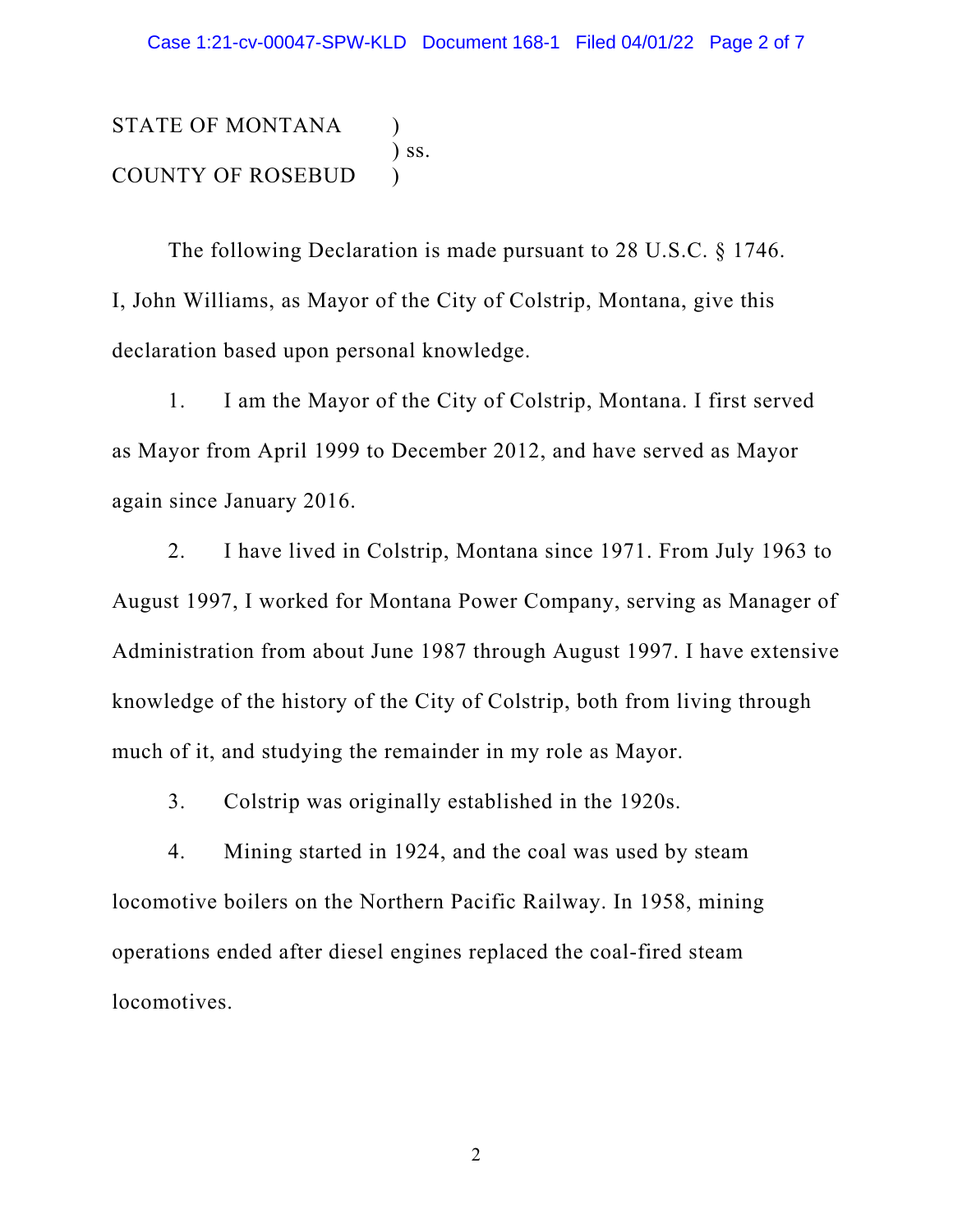5. A year later, Montana Power Company purchased the rights to the mine and the town. Mining operations resumed in 1967 to supply the Corette power plant in Billings.

6. Plans to build coal-fired electrical plants in Colstrip quickly developed. Units 1 and 2 went online in 1975 and 1976, and Units 3 and 4 went online in 1984 and 1986.

7. Before Units 1 and 2 were shuttered at the start of 2020, the Power Plant was the second-largest coal-fired power facility west of the Mississippi River.

8. Together, the net generating capacity of Units 3 and 4 is 1,480 megawatts, enough to meet the electrical needs of a million homes across the Pacific Northwest and Montana.

9. Except for the waste-coal fired power plant project located six miles north of Colstrip (which has just 38 megawatts of generating capacity), the Colstrip Power Plant is the only coal-fired power facility consistently operating in Montana.

10. Colstrip incorporated in 1998. With a population of around 2,300, it is the largest city in Rosebud County.

11. The Power Plant and neighboring Rosebud Mine – where the Power Plant gets its coal – employ about 550 full-time workers, making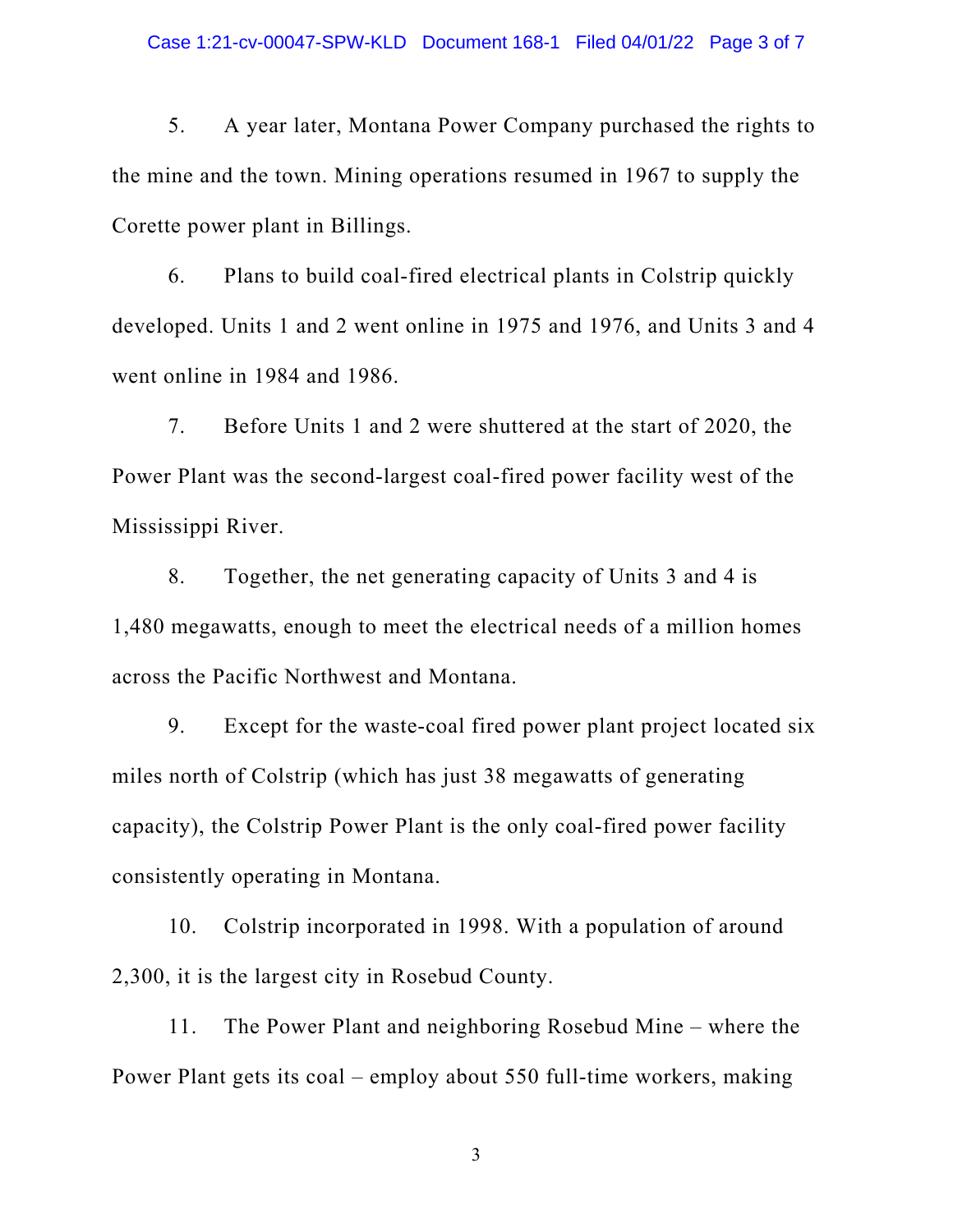them the primary industries in Colstrip. Nearly all the remaining employers in Colstrip – education, retail, dining, medical, government, etc. – support the families that reside in Colstrip because of the Power Plant and Mine.

12. Coal taxes provide tens of millions of dollars to state and local governments.

13. The source of Colstrip's drinking water is Castle Rock Lake. The lake is a 160-acre reservoir that was originally built in 1975 to supply cooling water to the Power Plant.

14. Water is pumped into Castle Rock Lake from the Yellowstone River by way of two pipelines. Colstrip takes its water from the lake, which is then treated at the Colstrip Water Treatment Plant.

15. Though manmade, Castle Rock Lake has been declared a surface water of the state of Montana. The Montana Department of Environmental Quality has issued a permit authorizing Colstrip to discharge from its Water Treatment Plant into Castle Rock Lake within the limits and criteria of the permit.

16. Castle Rock Lake is owned by the Power Plant, and Colstrip depends on the continued viability of the Power Plant for the operation of the water pipelines that supply Colstrip with its drinking water.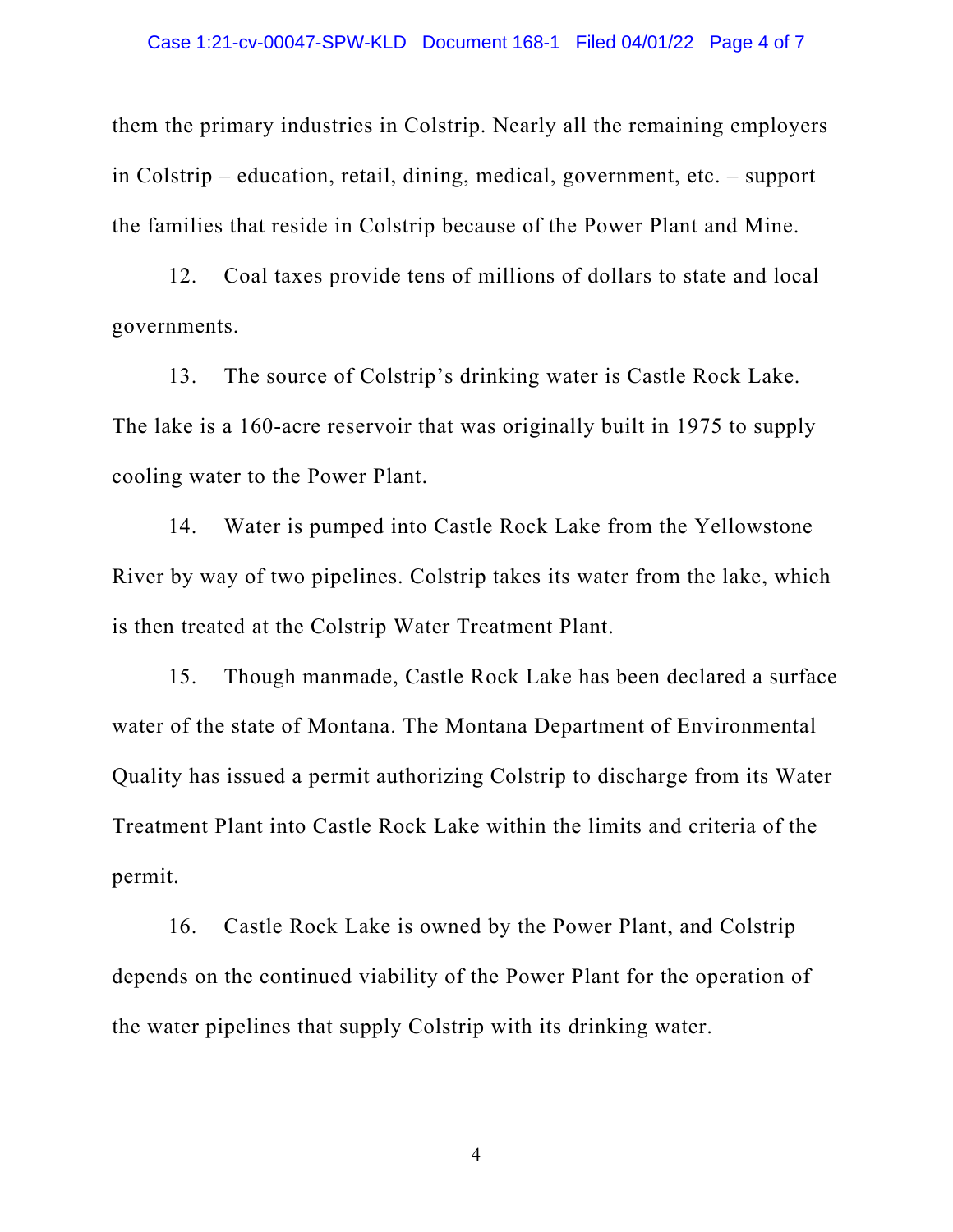17. In anticipation of the eventual closure of the Power Plant, a bill was introduced in the 2021 legislative session that would have required the Power Plant owners to protect the water rights for Colstrip and ensure Colstrip could afford to maintain access and conveyance.

18. Castle Rock Lake has a conservation easement with Montana Fish, Wildlife & Parks ("FWP") for fishing and a recreation easement with Colstrip Park and Recreation District ("CPRD"). There are walking/biking trails around the lake, a boat ramp area, and a recreation area with shelters, picnic tables, and playground equipment. FWP regularly stocks Castle Rock Lake with bass, walleye, and catfish.

19. Beyond Colstrip, the Mine and Power Plant provide vital electricity to the northern plains of Montana, which regularly experience sub-zero winter temperatures.

20. NorthWestern currently owns a 30% share of Unit 4. Northwestern reports having over 700,000 customers in Montana, South Dakota, and Nebraska, with over 370,000 of those customers from Montana alone. Northwestern serves customers across the State, including customers in Butte, Billings, Bozeman, Missoula, Great Falls, and Helena.

21. For years, there have been agreements between the Power Plant and the Northern Cheyenne Tribe, and the Mine and the Northern Cheyenne